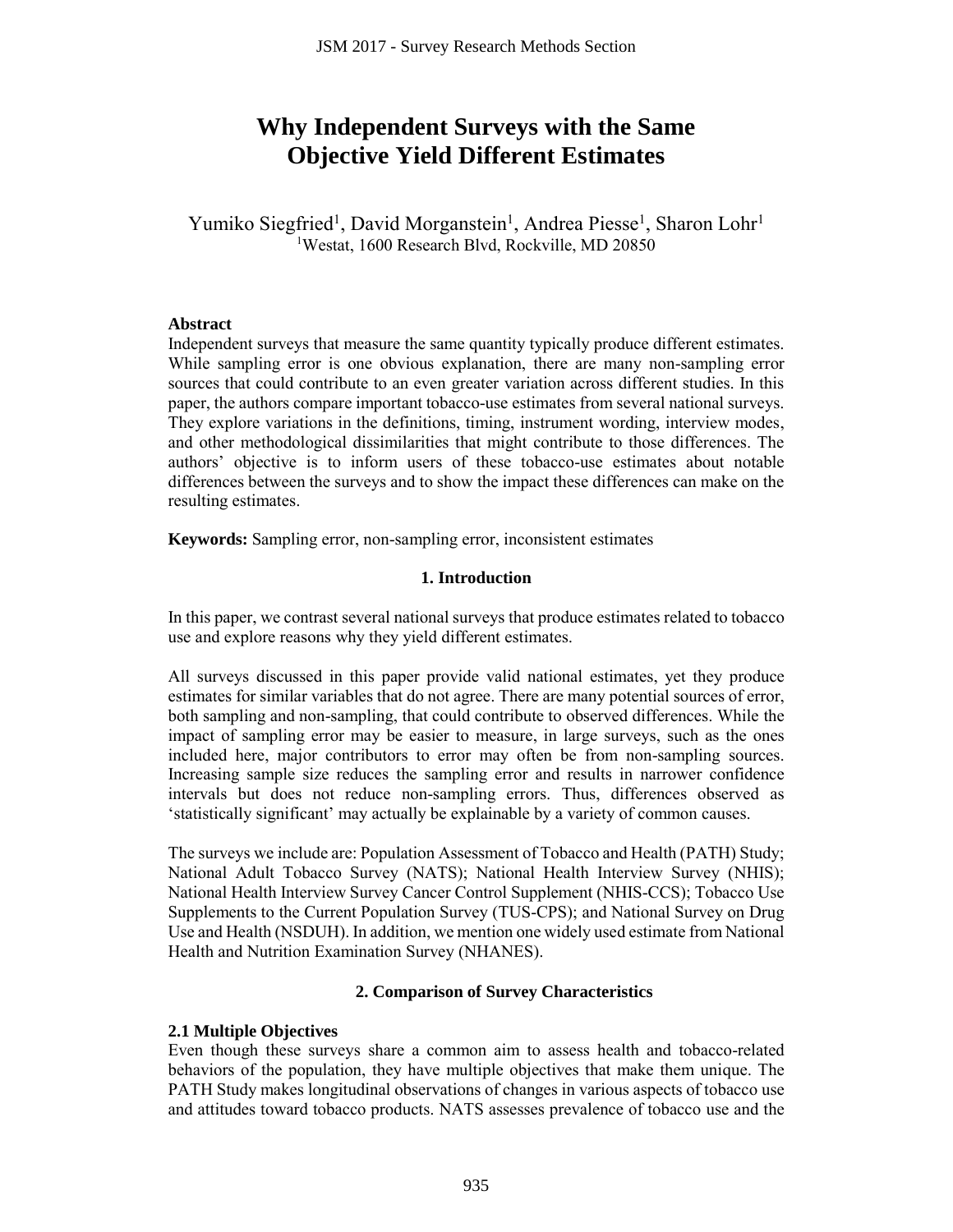factors promoting and impeding tobacco use. NHIS collects data on a wide range of healthrelated topics, not limited to smoking or tobacco. TUS-CPS evaluates and monitors changes in tobacco-related behaviors, environment, and policies. In addition, because TUS is a supplement to CPS, the data from TUS can be linked to labor force data from CPS. NSDUH provides estimates on substance use, including but not limited to tobacco use and mental health issues.

## **2.2 Fielding Period**

Chart 1 describes the fielding period(s) for each survey dataset examined. NHANES covers years 2013 and 2014; Wave 1 of the PATH Study collected data from September 2013 to December 2014; NATS was fielded from October 2013 to October 2014; and TUS-CPS estimates are based on data collected in July 2014, January 2015, and May 2015. NHIS is conducted continuously throughout the year and therefore, NHIS 2014 contains data from January 2014 to December 2014, and NHIS-CCS 2015 and NSDUH contain data from January 2015 to December 2015. In this paper, subsequent references to characteristics and estimates by survey acronym refer to these specific timeframes, unless otherwise noted.



## **Chart 1:** Fielding Periods

## **2.3 Target Population**

Even though there are some small differences, the target population for all these surveys is essentially the noninstitutionalized population residing in the 50 states and the District of Columbia. NATS did not explicitly exclude or include Armed Forces personnel. Some information was collected from Armed Forces personnel in CPS and NHIS, but they were excluded from our analyses so they do not affect the estimates in this paper. Also, some of these surveys collected information from those under 18 years old, but this paper only discusses estimates based on data from adults ages 18 and over.

# **2.4 Sample and Study Design**

Table 1 compares high-level survey characteristics. The PATH Study, NHIS, TUS-CPS, NHIS-CCS, and NSDUH all used stratified multistage household sample designs, and NATS used dual-frame random digit dialing (RDD). In the "Adult respondents" column, the count for TUS-CPS is the total number of self-respondents over 3 months used in analyses and does not include proxy respondents since they were not included in the estimates discussed in this paper. The mode of data collection is not the same for all surveys.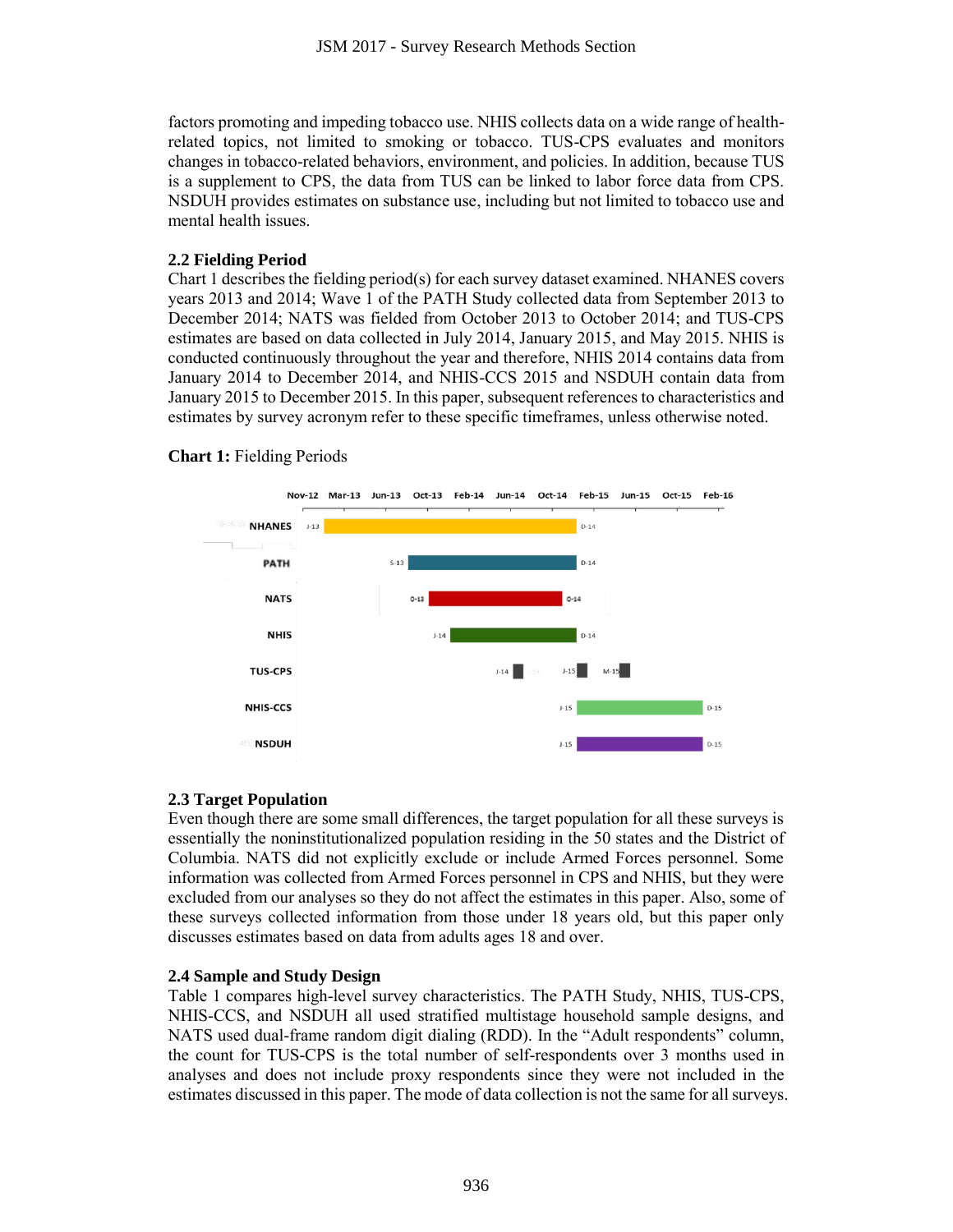|                            |                                                                         | JSM 2017 - Survey Research Methods Section        |              |                                                                                                                                                                                                                                                                                                                                                                                                                                                                                                                                                                                                                                                                                                                                                                                                                                                                                                                                                                                                                                                                                                                                                                                                                                                         |        |
|----------------------------|-------------------------------------------------------------------------|---------------------------------------------------|--------------|---------------------------------------------------------------------------------------------------------------------------------------------------------------------------------------------------------------------------------------------------------------------------------------------------------------------------------------------------------------------------------------------------------------------------------------------------------------------------------------------------------------------------------------------------------------------------------------------------------------------------------------------------------------------------------------------------------------------------------------------------------------------------------------------------------------------------------------------------------------------------------------------------------------------------------------------------------------------------------------------------------------------------------------------------------------------------------------------------------------------------------------------------------------------------------------------------------------------------------------------------------|--------|
|                            |                                                                         | <b>Table 1:</b> High-Level Survey Characteristics |              | The PATH Study, NHIS, and NSDUH were all done in person; however, NHIS used a<br>computer-assisted personal interviewing (CAPI) system, whereas, the PATH Study and<br>NSDUH used an audio computer-assisted self-interview (ACASI) system for the<br>interviews, which asked about tobacco use. About 64 percent of TUS-CPS interviews were<br>done by phone using a computer-assisted telephone interviewing (CATI) system, and the<br>rest were done in person using CAPI; NATS was conducted entirely by phone using CATI.                                                                                                                                                                                                                                                                                                                                                                                                                                                                                                                                                                                                                                                                                                                          |        |
|                            |                                                                         |                                                   |              |                                                                                                                                                                                                                                                                                                                                                                                                                                                                                                                                                                                                                                                                                                                                                                                                                                                                                                                                                                                                                                                                                                                                                                                                                                                         |        |
|                            |                                                                         |                                                   | Adult        |                                                                                                                                                                                                                                                                                                                                                                                                                                                                                                                                                                                                                                                                                                                                                                                                                                                                                                                                                                                                                                                                                                                                                                                                                                                         |        |
|                            | Sample                                                                  | Adult                                             | response     |                                                                                                                                                                                                                                                                                                                                                                                                                                                                                                                                                                                                                                                                                                                                                                                                                                                                                                                                                                                                                                                                                                                                                                                                                                                         |        |
| <b>Survey</b>              | design                                                                  | respondents                                       | rate<br>40%* | Adult interview mode                                                                                                                                                                                                                                                                                                                                                                                                                                                                                                                                                                                                                                                                                                                                                                                                                                                                                                                                                                                                                                                                                                                                                                                                                                    | Proxy  |
| <b>PATH</b><br><b>NHIS</b> |                                                                         | 32,320<br>36,697                                  | 59%*         | in-person ACASI<br>in-person CAPI                                                                                                                                                                                                                                                                                                                                                                                                                                                                                                                                                                                                                                                                                                                                                                                                                                                                                                                                                                                                                                                                                                                                                                                                                       | N<br>Y |
| <b>TUS-CPS</b>             | stratified,<br>multistage,                                              | 163,920                                           | 48%**        | 64% phone CATI,<br>36% in-person CAPI                                                                                                                                                                                                                                                                                                                                                                                                                                                                                                                                                                                                                                                                                                                                                                                                                                                                                                                                                                                                                                                                                                                                                                                                                   | Y      |
| NHIS-<br><b>CCS</b>        | household                                                               | 33,672                                            | 55%*         | in-person CAPI                                                                                                                                                                                                                                                                                                                                                                                                                                                                                                                                                                                                                                                                                                                                                                                                                                                                                                                                                                                                                                                                                                                                                                                                                                          | Y      |
| <b>NSDUH</b>               |                                                                         | 51,118                                            | 55%*+        | in-person ACASI                                                                                                                                                                                                                                                                                                                                                                                                                                                                                                                                                                                                                                                                                                                                                                                                                                                                                                                                                                                                                                                                                                                                                                                                                                         | N      |
| <b>NATS</b>                | dual-frame<br><b>RDD</b>                                                | 75,233                                            | 36%          | phone CATI                                                                                                                                                                                                                                                                                                                                                                                                                                                                                                                                                                                                                                                                                                                                                                                                                                                                                                                                                                                                                                                                                                                                                                                                                                              | N      |
|                            | stratification steps in this paper.<br><b>2.6 Other Characteristics</b> |                                                   |              | probabilities of selection. These base weights were adjusted for nonresponse, then post-<br>stratified or raked to known population control totals. Though the general steps are similar,<br>the weighting processes in these adjustment steps varied considerably across the surveys,<br>and this can affect estimates. We will focus on the differences in the raking and post-<br>Table 2 shows characteristics used to form the raking or post-stratification adjustment cells,<br>as well as the data sources for the control totals. Note that these characteristics and data<br>sources have been simplified in the table to illustrate major differences, and there may be<br>more differences in details. Some surveys used different sets of characteristics to define<br>household-level and person-level weighting adjustments, so "H" in the table below<br>indicates a characteristic used at the household level and "P" at the person level. "R" marks<br>characteristics used for ratio adjustments prior to post-stratification in applicable surveys.<br>These surveys were benchmarked to different control totals using different dimensions,<br>which may be another factor contributing to observed differences among estimates. |        |
|                            |                                                                         |                                                   |              | Other differences among surveys are likely to affect the estimates, including nonresponse<br>follow-up protocol, survey context, questionnaires, and definitions. Though this paper does<br>not cover details in these aspects, some of these will be discussed in the next section.                                                                                                                                                                                                                                                                                                                                                                                                                                                                                                                                                                                                                                                                                                                                                                                                                                                                                                                                                                    |        |
|                            |                                                                         |                                                   | 937          |                                                                                                                                                                                                                                                                                                                                                                                                                                                                                                                                                                                                                                                                                                                                                                                                                                                                                                                                                                                                                                                                                                                                                                                                                                                         |        |

**Table 1:** High-Level Survey Characteristics

#### **2.5 Raking and Post-Stratification Dimensions**

## **2.6 Other Characteristics**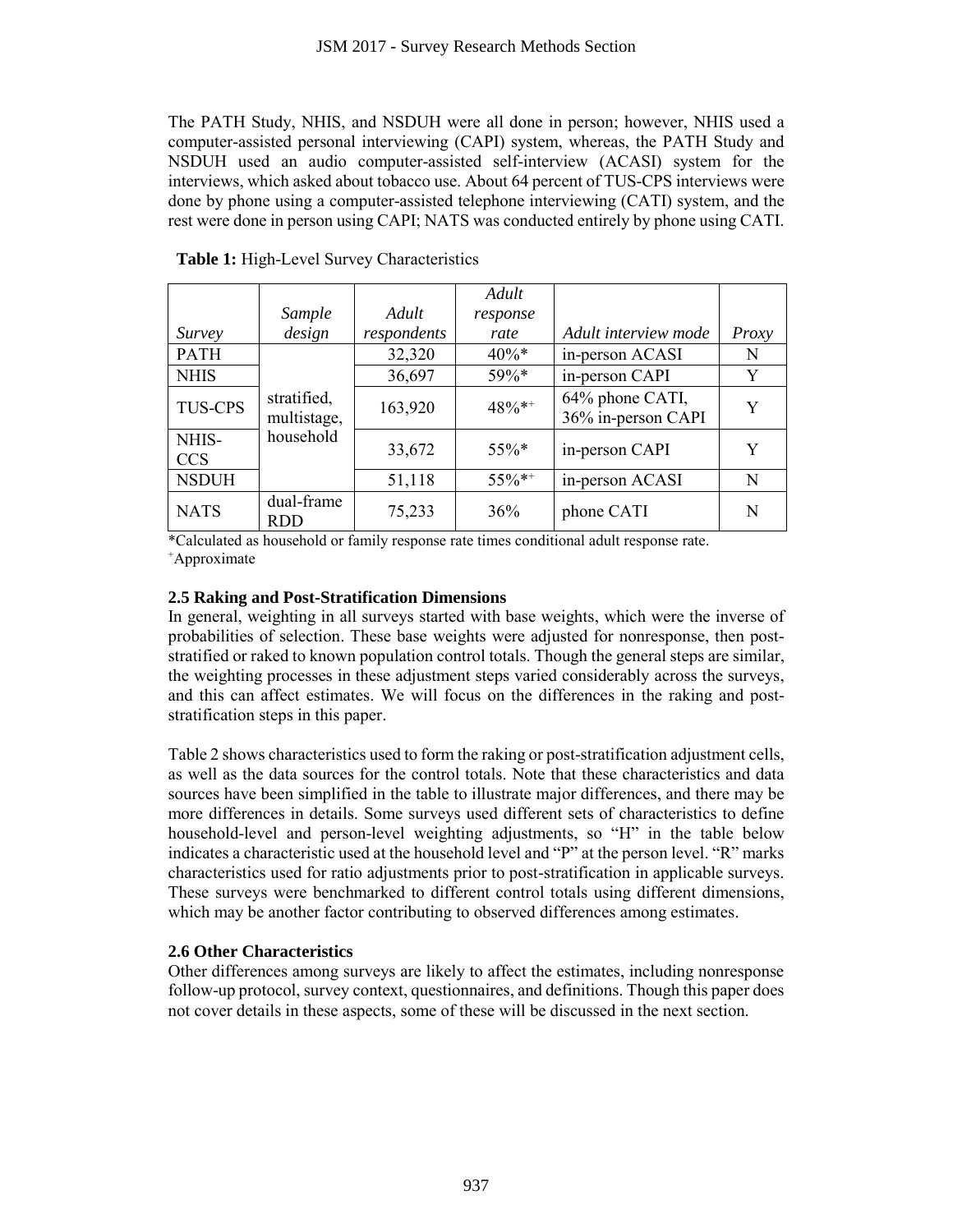|                                                                                                                                                                                                                                                                                                                                                                                                                                                                                                                                                                                                                                                                                                                                                                                   | JSM 2017 - Survey Research Methods Section |                                         |             |                                                |              |
|-----------------------------------------------------------------------------------------------------------------------------------------------------------------------------------------------------------------------------------------------------------------------------------------------------------------------------------------------------------------------------------------------------------------------------------------------------------------------------------------------------------------------------------------------------------------------------------------------------------------------------------------------------------------------------------------------------------------------------------------------------------------------------------|--------------------------------------------|-----------------------------------------|-------------|------------------------------------------------|--------------|
|                                                                                                                                                                                                                                                                                                                                                                                                                                                                                                                                                                                                                                                                                                                                                                                   |                                            |                                         |             |                                                |              |
| <b>Table 2:</b> Raking and Post-Stratification Dimensions                                                                                                                                                                                                                                                                                                                                                                                                                                                                                                                                                                                                                                                                                                                         |                                            |                                         |             |                                                |              |
| Characteristics                                                                                                                                                                                                                                                                                                                                                                                                                                                                                                                                                                                                                                                                                                                                                                   | <b>PATH</b>                                | <b>NATS</b>                             | TUS-<br>CPS | NHIS,<br>NHIS-CCS                              | <b>NSDUH</b> |
| Census region<br>and/or division                                                                                                                                                                                                                                                                                                                                                                                                                                                                                                                                                                                                                                                                                                                                                  | H, P                                       |                                         |             | $\mathbf R$                                    | H, P         |
| <b>CBSA</b>                                                                                                                                                                                                                                                                                                                                                                                                                                                                                                                                                                                                                                                                                                                                                                       |                                            |                                         |             | $\mathbf R$                                    |              |
| <b>State</b>                                                                                                                                                                                                                                                                                                                                                                                                                                                                                                                                                                                                                                                                                                                                                                      |                                            | P                                       | R, P        |                                                | H, P         |
| # Adults in HH                                                                                                                                                                                                                                                                                                                                                                                                                                                                                                                                                                                                                                                                                                                                                                    | H                                          |                                         |             |                                                |              |
| # Non-adults in<br>HH                                                                                                                                                                                                                                                                                                                                                                                                                                                                                                                                                                                                                                                                                                                                                             | H                                          |                                         |             |                                                |              |
| Race and<br>ethnicity                                                                                                                                                                                                                                                                                                                                                                                                                                                                                                                                                                                                                                                                                                                                                             | P                                          | P                                       | R, P        | R, P                                           | H, P         |
| Age group                                                                                                                                                                                                                                                                                                                                                                                                                                                                                                                                                                                                                                                                                                                                                                         | P                                          | P                                       | P           | P                                              | H, P         |
| <b>Sex</b>                                                                                                                                                                                                                                                                                                                                                                                                                                                                                                                                                                                                                                                                                                                                                                        | P                                          | $\mathbf{P}$                            | P           | $\mathbf{P}$                                   | H, P         |
| Education                                                                                                                                                                                                                                                                                                                                                                                                                                                                                                                                                                                                                                                                                                                                                                         | P                                          | $\mathbf{P}$                            |             |                                                |              |
| Marital status                                                                                                                                                                                                                                                                                                                                                                                                                                                                                                                                                                                                                                                                                                                                                                    |                                            | $\mathbf{P}$                            |             |                                                |              |
| House type                                                                                                                                                                                                                                                                                                                                                                                                                                                                                                                                                                                                                                                                                                                                                                        |                                            | $\mathbf{P}$                            |             |                                                |              |
| Phone category                                                                                                                                                                                                                                                                                                                                                                                                                                                                                                                                                                                                                                                                                                                                                                    |                                            | R, P                                    |             |                                                |              |
| <b>Control Totals</b>                                                                                                                                                                                                                                                                                                                                                                                                                                                                                                                                                                                                                                                                                                                                                             | 2013 1-year<br><b>ACS</b>                  | 2013 NHIS,<br>2013 1-year<br><b>ACS</b> |             | Totals estimated based on Census<br>2010 count |              |
| This section compares and contrasts the tobacco-use variables to illustrate specific<br>differences that could be influencing the estimates. The estimates for the tobacco-use<br>variables listed in the following tables were computed from public-use files. In the<br>comparison charts, the surveys are organized in temporal order, and the confidence<br>intervals provided are Wilson intervals.                                                                                                                                                                                                                                                                                                                                                                          |                                            |                                         |             |                                                |              |
| 3.1 Source of Variation in Questionnaires and Definitions<br>Each survey used its own questionnaire, which varied in length, wording, order of<br>questions, and content of the questions. When looking at tobacco-use questions, there were<br>differences such as the grouping of tobacco products, whether or not there was a filtering<br>question prior to asking about ever use, how the questions were phrased, and who was<br>asked these questions. Because the questions and answer options differed across surveys,<br>it was not always possible to construct variables with exactly the same meaning. Another<br>difference is the use of visual aids in the PATH Study, which might have helped<br>respondents recognize some products like pipes and e-cigarettes. |                                            |                                         |             |                                                |              |
| 3.2 Ever Cigarette Use<br>Ever use of cigarettes was defined in two ways, either "ever in lifetime" or "100 cigarettes<br>in lifetime" (see Table 4). NHIS and TUS did not have "ever in lifetime" questions, so ever<br>use could only be defined using the "100 cigarettes in lifetime" definition. On the other<br>hand, the PATH Study, NATS, and NSDUH defined ever use of cigarettes using "ever one<br>or two puffs" or "part or all of a cigarette." These three surveys also collected enough<br>information to define the "100 cigarettes in lifetime" version of ever use, and therefore,<br>both estimates are provided in Chart 2 and Table 3. It is obvious that estimates using the                                                                                |                                            |                                         |             |                                                |              |
|                                                                                                                                                                                                                                                                                                                                                                                                                                                                                                                                                                                                                                                                                                                                                                                   |                                            | 938                                     |             |                                                |              |

**Table 2:** Raking and Post-Stratification Dimensions

# **3. Tobacco-Use Variables**

# **3.1 Source of Variation in Questionnaires and Definitions**

## **3.2 Ever Cigarette Use**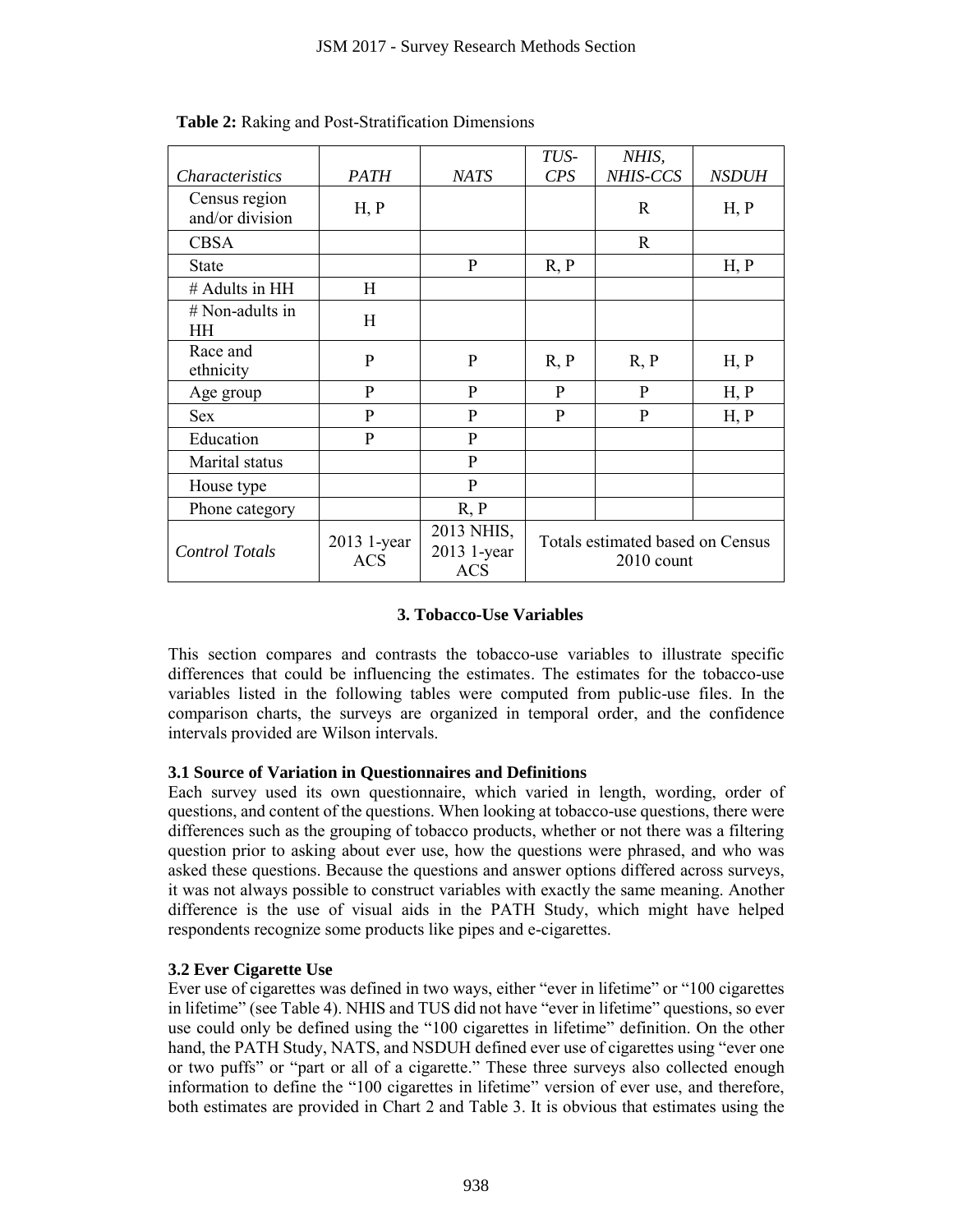"100 cigarettes in lifetime" definition are all noticeably smaller than estimates using the "ever in lifetime" definition. This is an extreme case, but it is a good example to illustrate the importance of understanding what "ever" means when looking at survey estimates, such as ever use of tobacco.





**Table 3:** Ever Cigarette Use (\*Estimates For Ever in Lifetime)

| <b>PATH</b>          | PATH*                | NATS                 | $NATS^*$             | <b>NHIS</b>              |
|----------------------|----------------------|----------------------|----------------------|--------------------------|
| 38.1%                | 66.9%                | $42.3\%$             | 72.6%                | 38.5%                    |
| $[37.0\%,$<br>39.2%] | $[65.7\%,$<br>68.0%] | $[41.8\%,$<br>42.8%] | $[72.1\%,$<br>73.0%] | $[37.8\%,$<br>$39.2\%$ ] |

**Table 3:** Ever Cigarette Use (\*Estimates For Ever in Lifetime) (continued)

| <i>TUS-CPS</i>     | <i>NHIS-CCS</i>    | <i>NSDUH</i>       | <i>NSDUH*</i>      |
|--------------------|--------------------|--------------------|--------------------|
| 32.4%              | 36.9%              | 40.7%              | 62.8%              |
| $[32.1\%, 32.7\%]$ | $[36.1\%, 37.6\%]$ | $[39.8\%, 42.8\%]$ | $[61.9\%, 63.7\%]$ |

# **Table 4:** Ever Cigarette Use Definition

|      | Ever (one puff)                                                            | Ever $(100$ cigarettes)                                                                                                                                                                                                                        |
|------|----------------------------------------------------------------------------|------------------------------------------------------------------------------------------------------------------------------------------------------------------------------------------------------------------------------------------------|
| PATH | "Have you ever smoked a<br>cigarette, even one or two<br>$puffs?" = "Yes"$ | "Have you ever smoked a cigarette, even<br>one or two puffs?" = "Yes" and "How<br>many cigarettes have you smoked in<br>your entire life? A pack usually has 20<br>cigarettes in it." = "At least 100 or more<br>cigarettes (5 packs or more)" |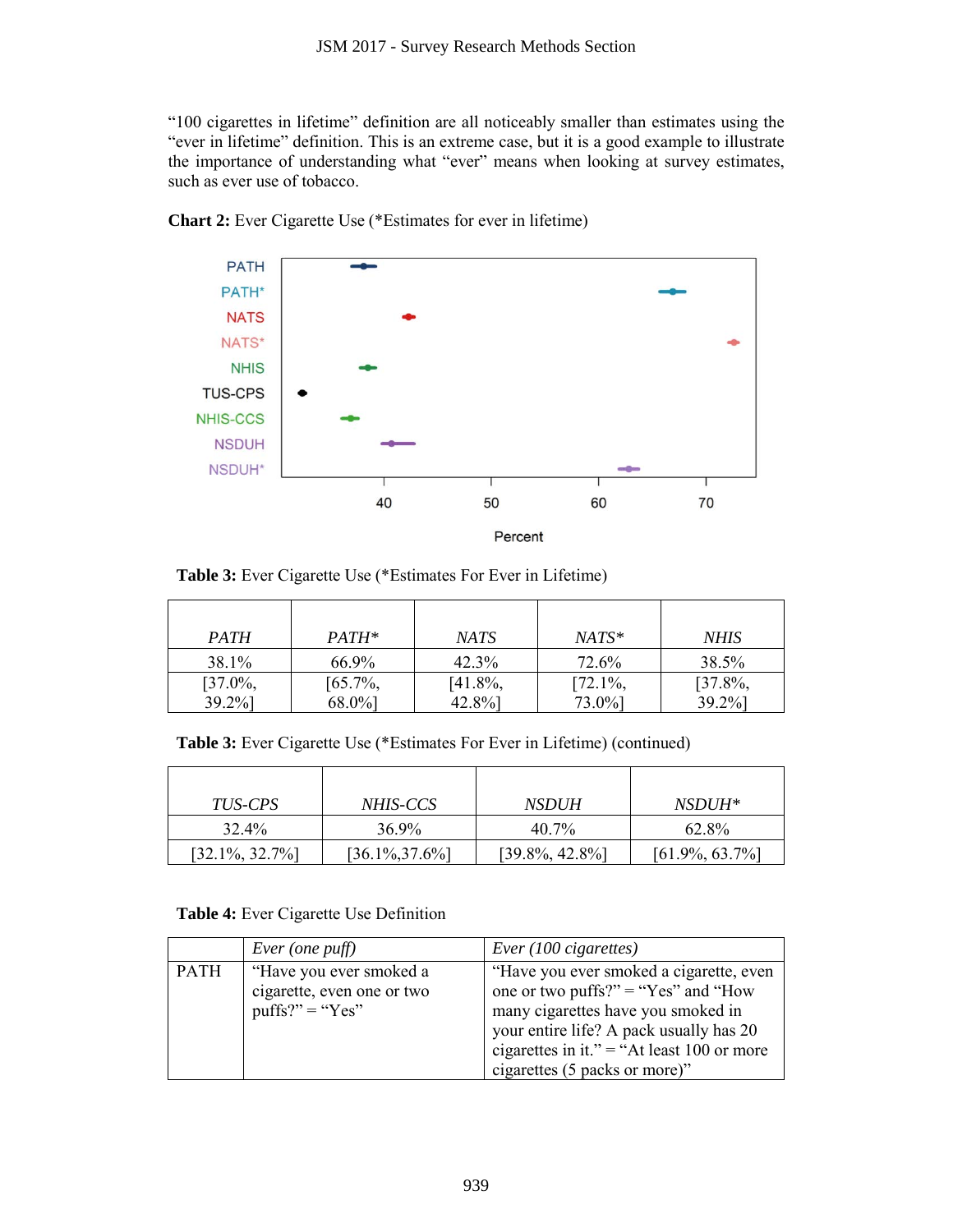|                     | JSM 2017 - Survey Research Methods Section                                                                                                                                                                                                                                                                           |                                                                                                                                                                                                                                                                                                                                                                                                                                                                                                                                                                                                                                                                                                                                                                                                                        |
|---------------------|----------------------------------------------------------------------------------------------------------------------------------------------------------------------------------------------------------------------------------------------------------------------------------------------------------------------|------------------------------------------------------------------------------------------------------------------------------------------------------------------------------------------------------------------------------------------------------------------------------------------------------------------------------------------------------------------------------------------------------------------------------------------------------------------------------------------------------------------------------------------------------------------------------------------------------------------------------------------------------------------------------------------------------------------------------------------------------------------------------------------------------------------------|
|                     | <b>Table 4:</b> Ever Cigarette Use Definition (continued)                                                                                                                                                                                                                                                            |                                                                                                                                                                                                                                                                                                                                                                                                                                                                                                                                                                                                                                                                                                                                                                                                                        |
| <b>NATS</b>         | "Have you ever tried cigarette<br>smoking, even one or two<br>$puffs?" = "Yes"$ or "Have you<br>smoked at least 100 cigarettes in<br>your entire life? HELP: 100<br>$CIGARETTES=5$ $PACKS." =$<br>"Yes" or "Do you now smoke"<br>cigarettes every day, some days,<br>or not at all?" = "Every day" or<br>"Some days" | "Have you smoked at least 100 cigarettes<br>in your entire life? HELP: 100<br>$CIGARETTES=5$ PACKS." = "Yes"                                                                                                                                                                                                                                                                                                                                                                                                                                                                                                                                                                                                                                                                                                           |
| <b>NHIS</b>         | <b>NA</b>                                                                                                                                                                                                                                                                                                            | "Have you smoked at least 100 cigarettes<br>in your ENTIRE LIFE?" = "Yes"                                                                                                                                                                                                                                                                                                                                                                                                                                                                                                                                                                                                                                                                                                                                              |
| TUS-<br><b>CPS</b>  | <b>NA</b>                                                                                                                                                                                                                                                                                                            | "(Have/Has) (you/name) smoked at least<br>100 cigarettes in (your/his/her) entire<br>life? 100 cigarettes = approximately 5<br>packs." = " $Yes"$                                                                                                                                                                                                                                                                                                                                                                                                                                                                                                                                                                                                                                                                      |
| NHIS-<br><b>CCS</b> | <b>NA</b>                                                                                                                                                                                                                                                                                                            | "Have you smoked at least 100 cigarettes<br>in your ENTIRE LIFE?" = "Yes"                                                                                                                                                                                                                                                                                                                                                                                                                                                                                                                                                                                                                                                                                                                                              |
| <b>NSDUH</b>        | "Have you ever smoked part or<br>all of a cigarette?" = "Yes"                                                                                                                                                                                                                                                        | ("Now think about the past 30 days, that<br>is, from [DATEFILL] up to and<br>including today. During the past 30 days,<br>have you smoked part or all of a<br>cigarette?" = "Yes" and a logical<br>assignment from responses to ("During"<br>the past 30 days, that is, since<br>[DATEFILL], on how many days did<br>you smoke part or all of a cigarette?,"<br>"What is your best estimate of the<br>number of days you smoked part or all of<br>a cigarette during the past 30 days?," and<br>"On the [CG07 days / CIGDKRE] you<br>smoked cigarettes during the past 30<br>days, how many cigarettes did you<br>smoke per day, on average?") indicates<br>that a respondent smoked at least 100<br>cigarettes in the past 30 days) or ("Have<br>you smoked at least 100 cigarettes in<br>your entire life?" = "Yes") |
|                     | 3.3 Current Cigarette Use                                                                                                                                                                                                                                                                                            | Current cigarette use is defined in all but NSDUH as having smoked at least 100 cigarettes<br>and currently smoking cigarettes every day or some days (see Table 6). Chart 3 and Table 5<br>show that generally these estimates are close, especially in comparison to the sizes of their<br>respective confidence intervals. However, TUS-CPS and NHIS-CCS produced lower<br>estimates than the PATH Study, NATS, NHIS, and NHANES. Noticing that TUS-CPS and<br>NHIS-CCS are more recent than the others, it could be that the decreasing trend in current<br>cigarette smoking is playing a role (CDC, 2016). Note that it is difficult to compare against<br>NSDUH because current use of cigarettes is defined as being use in the past month due to                                                              |
|                     | 940                                                                                                                                                                                                                                                                                                                  |                                                                                                                                                                                                                                                                                                                                                                                                                                                                                                                                                                                                                                                                                                                                                                                                                        |

|  |  |  |  |  | Table 4: Ever Cigarette Use Definition (continued) |
|--|--|--|--|--|----------------------------------------------------|
|--|--|--|--|--|----------------------------------------------------|

# **3.3 Current Cigarette Use**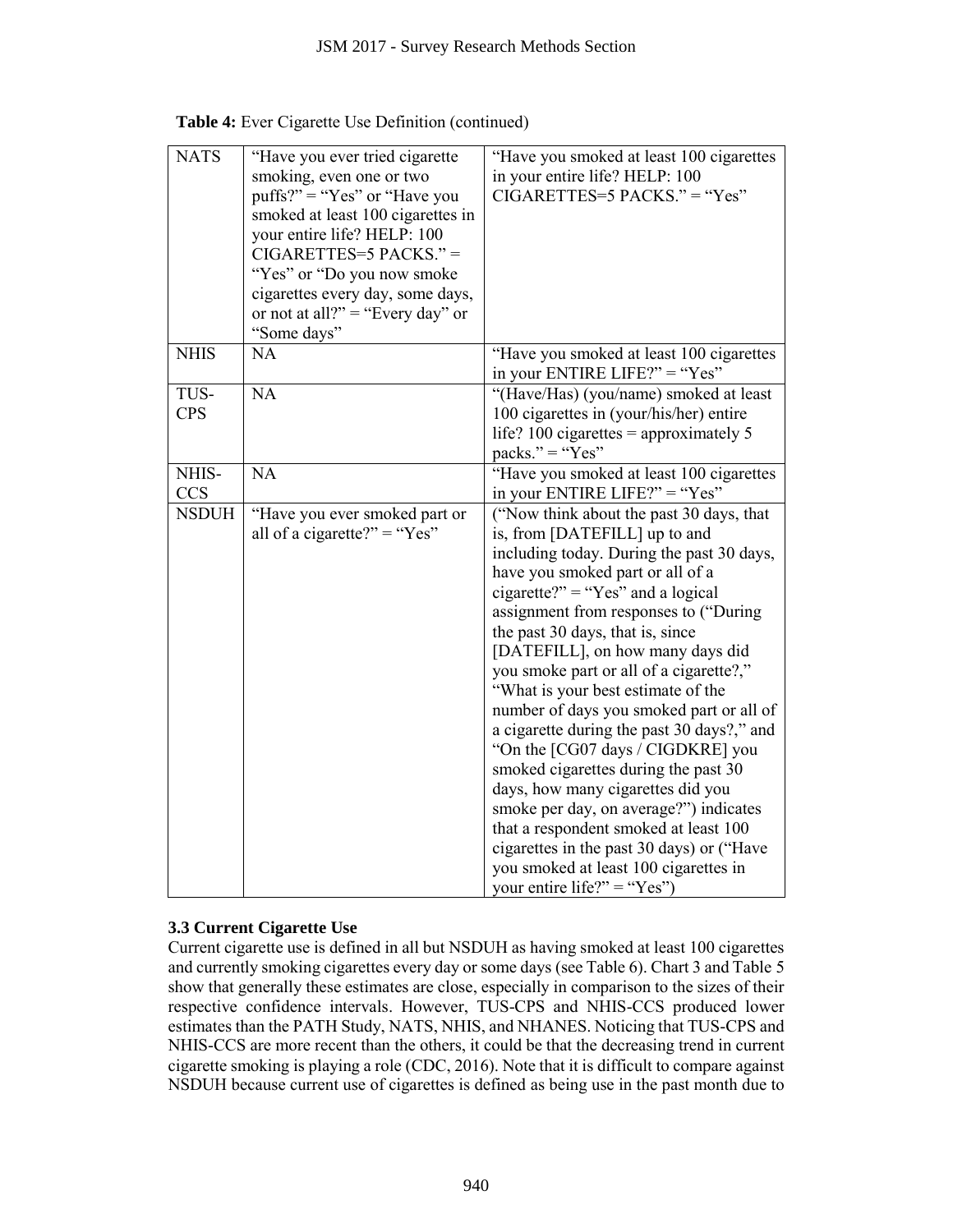

**Table 5:** Current Cigarette Use (\*Estimate uses past 30-day use)

|               |             |            |            |                | NHIS-      |               |
|---------------|-------------|------------|------------|----------------|------------|---------------|
| <b>NHANES</b> | <b>PATH</b> | NATS       | NHIS       | <i>TUS-CPS</i> | CCS        | <i>NSDUH*</i> |
| $20.0\%$      | $18.1\%$    | $17.0\%$   | $16.7\%$   | $13.7\%$       | $15.0\%$   | $19.3\%$      |
| $17.8\%$ ,    | $[17.6\%,$  | $[16.5\%,$ | $[16.0\%,$ | $[13.5\%,$     | $[14.5\%]$ | $[18.7\%,$    |
| $22.3\%$ ]    | 18.6%]      | 17.4%]     | 17.3%]     | 13.9%]         | $15.6\%$   | 19.9%]        |

# **Table 6:** Current Cigarette Use Definition

| Chart 3: Current Cigarette Use (*Estimate uses past 30-day use)<br><b>NHANES</b><br><b>PATH</b><br><b>NATS</b><br><b>NHIS</b><br><b>TUS-CPS</b><br><b>NHIS-CCS</b><br>NSDUH*<br>14<br><b>Table 5:</b> Current Cigarette Use (*Estimate uses past 30-day use)<br><b>NHANES</b><br><b>PATH</b><br>20.0%<br>18.1%<br>$[17.8\%,$<br>$[17.6\%,$<br>$22.3\%$<br>$18.6\%$<br>Table 6: Current Cigarette Use Definition<br><b>NHANES</b><br>"These next questions are about cigarette smoking and other tobacco use.<br>{Have you/Has SP} smoked at least 100 cigarettes in {your/his/her}<br>entire life?" = "Yes" and "{Do you/Does SP} now smoke cigarettes?" =<br>"Every day" or "Some days"<br>"Have you ever smoked a cigarette, even one or two puffs?" = "Yes" and<br><b>PATH</b><br>"How many cigarettes have you smoked in your entire life? A pack | 16<br><b>NATS</b><br>17.0%<br>$[16.5\%,$<br>$17.4\%$                                                                                   | <b>NHIS</b><br>16.7%<br>$[16.0\%,$<br>$17.3\%$ | 18<br>Percent<br>TUS-CPS<br>13.7%<br>$[13.5\%,$<br>13.9%]                 | 20<br>NHIS-<br>CCS<br>15.0%<br>$[14.5\%,$<br>$15.6\%$ | 22<br>NSDUH*<br>19.3%<br>$[18.7\%,$<br>19.9%] |  |
|-------------------------------------------------------------------------------------------------------------------------------------------------------------------------------------------------------------------------------------------------------------------------------------------------------------------------------------------------------------------------------------------------------------------------------------------------------------------------------------------------------------------------------------------------------------------------------------------------------------------------------------------------------------------------------------------------------------------------------------------------------------------------------------------------------------------------------------------------------|----------------------------------------------------------------------------------------------------------------------------------------|------------------------------------------------|---------------------------------------------------------------------------|-------------------------------------------------------|-----------------------------------------------|--|
|                                                                                                                                                                                                                                                                                                                                                                                                                                                                                                                                                                                                                                                                                                                                                                                                                                                       |                                                                                                                                        |                                                |                                                                           |                                                       |                                               |  |
|                                                                                                                                                                                                                                                                                                                                                                                                                                                                                                                                                                                                                                                                                                                                                                                                                                                       |                                                                                                                                        |                                                |                                                                           |                                                       |                                               |  |
|                                                                                                                                                                                                                                                                                                                                                                                                                                                                                                                                                                                                                                                                                                                                                                                                                                                       |                                                                                                                                        |                                                |                                                                           |                                                       |                                               |  |
|                                                                                                                                                                                                                                                                                                                                                                                                                                                                                                                                                                                                                                                                                                                                                                                                                                                       |                                                                                                                                        |                                                |                                                                           |                                                       |                                               |  |
|                                                                                                                                                                                                                                                                                                                                                                                                                                                                                                                                                                                                                                                                                                                                                                                                                                                       |                                                                                                                                        |                                                |                                                                           |                                                       |                                               |  |
|                                                                                                                                                                                                                                                                                                                                                                                                                                                                                                                                                                                                                                                                                                                                                                                                                                                       |                                                                                                                                        |                                                |                                                                           |                                                       |                                               |  |
|                                                                                                                                                                                                                                                                                                                                                                                                                                                                                                                                                                                                                                                                                                                                                                                                                                                       |                                                                                                                                        |                                                |                                                                           |                                                       |                                               |  |
|                                                                                                                                                                                                                                                                                                                                                                                                                                                                                                                                                                                                                                                                                                                                                                                                                                                       |                                                                                                                                        |                                                |                                                                           |                                                       |                                               |  |
|                                                                                                                                                                                                                                                                                                                                                                                                                                                                                                                                                                                                                                                                                                                                                                                                                                                       |                                                                                                                                        |                                                |                                                                           |                                                       |                                               |  |
|                                                                                                                                                                                                                                                                                                                                                                                                                                                                                                                                                                                                                                                                                                                                                                                                                                                       |                                                                                                                                        |                                                |                                                                           |                                                       |                                               |  |
|                                                                                                                                                                                                                                                                                                                                                                                                                                                                                                                                                                                                                                                                                                                                                                                                                                                       |                                                                                                                                        |                                                |                                                                           |                                                       |                                               |  |
|                                                                                                                                                                                                                                                                                                                                                                                                                                                                                                                                                                                                                                                                                                                                                                                                                                                       |                                                                                                                                        |                                                |                                                                           |                                                       |                                               |  |
|                                                                                                                                                                                                                                                                                                                                                                                                                                                                                                                                                                                                                                                                                                                                                                                                                                                       |                                                                                                                                        |                                                |                                                                           |                                                       |                                               |  |
|                                                                                                                                                                                                                                                                                                                                                                                                                                                                                                                                                                                                                                                                                                                                                                                                                                                       |                                                                                                                                        |                                                |                                                                           |                                                       |                                               |  |
|                                                                                                                                                                                                                                                                                                                                                                                                                                                                                                                                                                                                                                                                                                                                                                                                                                                       |                                                                                                                                        |                                                |                                                                           |                                                       |                                               |  |
|                                                                                                                                                                                                                                                                                                                                                                                                                                                                                                                                                                                                                                                                                                                                                                                                                                                       |                                                                                                                                        |                                                |                                                                           |                                                       |                                               |  |
|                                                                                                                                                                                                                                                                                                                                                                                                                                                                                                                                                                                                                                                                                                                                                                                                                                                       |                                                                                                                                        |                                                |                                                                           |                                                       |                                               |  |
|                                                                                                                                                                                                                                                                                                                                                                                                                                                                                                                                                                                                                                                                                                                                                                                                                                                       |                                                                                                                                        |                                                |                                                                           |                                                       |                                               |  |
|                                                                                                                                                                                                                                                                                                                                                                                                                                                                                                                                                                                                                                                                                                                                                                                                                                                       |                                                                                                                                        |                                                |                                                                           |                                                       |                                               |  |
|                                                                                                                                                                                                                                                                                                                                                                                                                                                                                                                                                                                                                                                                                                                                                                                                                                                       |                                                                                                                                        |                                                |                                                                           |                                                       |                                               |  |
|                                                                                                                                                                                                                                                                                                                                                                                                                                                                                                                                                                                                                                                                                                                                                                                                                                                       |                                                                                                                                        |                                                | usually has 20 cigarettes in it." = "At least 100 or more cigarettes $(5$ |                                                       |                                               |  |
| packs or more)" and "Do you now smoke cigarettes" = "Every day" or<br>"Some days"                                                                                                                                                                                                                                                                                                                                                                                                                                                                                                                                                                                                                                                                                                                                                                     |                                                                                                                                        |                                                |                                                                           |                                                       |                                               |  |
| "Have you smoked at least 100 cigarettes in your entire life? HELP: 100<br><b>NATS</b>                                                                                                                                                                                                                                                                                                                                                                                                                                                                                                                                                                                                                                                                                                                                                                |                                                                                                                                        |                                                |                                                                           |                                                       |                                               |  |
| $CIGARETTES=5$ $PACKS." = "Yes"$ and "Do you now smoke cigarettes"                                                                                                                                                                                                                                                                                                                                                                                                                                                                                                                                                                                                                                                                                                                                                                                    |                                                                                                                                        |                                                |                                                                           |                                                       |                                               |  |
| <b>NHIS</b>                                                                                                                                                                                                                                                                                                                                                                                                                                                                                                                                                                                                                                                                                                                                                                                                                                           | every day, some days, or not at all?" = "Every day" or "Some days"<br>"Have you smoked at least 100 cigarettes in your ENTIRE LIFE?" = |                                                |                                                                           |                                                       |                                               |  |
| "Yes" and "Do you NOW smoke cigarettes every day, some days or not<br>at all?" = "Every day" or "Some days"                                                                                                                                                                                                                                                                                                                                                                                                                                                                                                                                                                                                                                                                                                                                           |                                                                                                                                        |                                                |                                                                           |                                                       |                                               |  |
| <b>TUS-CPS</b><br>"(Have/Has) (you/name) smoked at least 100 cigarettes in (your/his/her)                                                                                                                                                                                                                                                                                                                                                                                                                                                                                                                                                                                                                                                                                                                                                             |                                                                                                                                        |                                                |                                                                           |                                                       |                                               |  |
| entire life? 100 cigarettes = approximately 5 packs." = "Yes" and<br>"(Do/Does) (you/name) now smoke cigarettes every day, some days, or                                                                                                                                                                                                                                                                                                                                                                                                                                                                                                                                                                                                                                                                                                              |                                                                                                                                        |                                                |                                                                           |                                                       |                                               |  |
| not at all?" = "Every day" or "Some days"                                                                                                                                                                                                                                                                                                                                                                                                                                                                                                                                                                                                                                                                                                                                                                                                             |                                                                                                                                        |                                                |                                                                           |                                                       |                                               |  |
|                                                                                                                                                                                                                                                                                                                                                                                                                                                                                                                                                                                                                                                                                                                                                                                                                                                       |                                                                                                                                        |                                                |                                                                           |                                                       |                                               |  |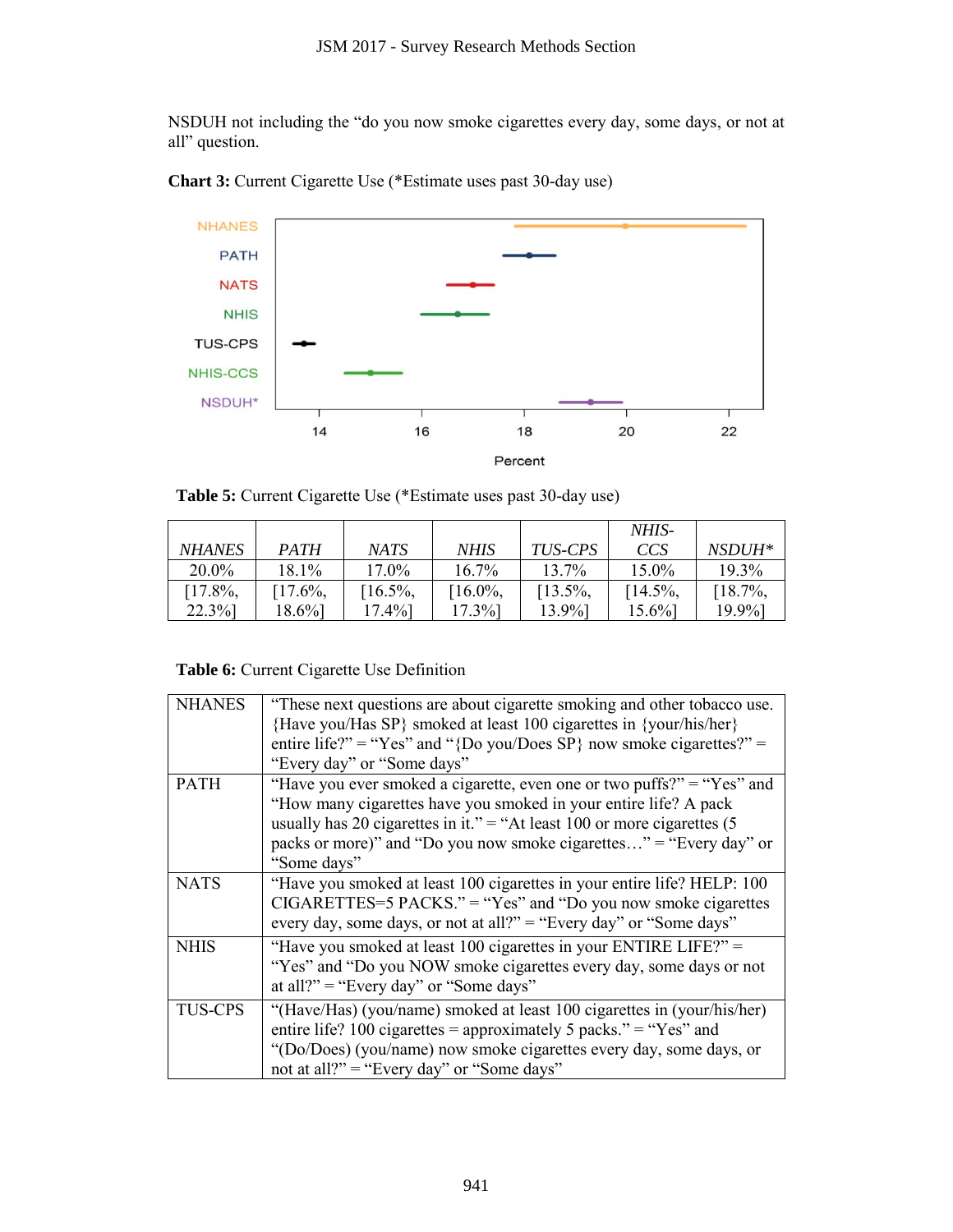|  |  | Table 6: Current Cigarette Use Definition (continued) |  |
|--|--|-------------------------------------------------------|--|
|  |  |                                                       |  |

| NHIS-CCS     | "Have you smoked at least 100 cigarettes in your ENTIRE LIFE?" =           |
|--------------|----------------------------------------------------------------------------|
|              | "Yes" and "Do you NOW smoke cigarettes every day, some days or not         |
|              | at all?" = "Every day" or "Some days"                                      |
| <b>NSDUH</b> | ("Now think about the past 30 days, that is, from [DATEFILL] up to and     |
|              | including today. During the past 30 days, have you smoked part or all of   |
|              | a cigarette?" = "Yes") and (("Have you smoked at least 100 cigarettes in   |
|              | your entire life?" = "Yes") or (a logical assignment from responses to     |
|              | ("During the past 30 days, that is, since [DATEFILL], on how many days     |
|              | did you smoke part or all of a cigarette?," "What is your best estimate of |
|              | the number of days you smoked part or all of a cigarette during the past   |
|              | 30 days?," and "On the [CG07 days / CIGDKRE] you smoked cigarettes         |
|              | during the past 30 days, how many cigarettes did you smoke per day, on     |
|              | average?") indicates that a respondent smoked at least 100 cigarettes in   |
|              | the past 30 days))                                                         |

# **3.4 Current Pipe Use**

Current pipe use is a good example where some surveys combine tobacco products that are asked separately in others, as well as where answer options differ (see Table 8). In Chart 4 and Table 7 below, there is no estimate for NHIS because it did not ask about pipe use specifically. NHIS-CCS did include a question about pipes, but it also included water pipe and hookah use in the same question. NATS included in its current use definition those who reported use of pipes rarely, which was not offered as a response option in the other surveys. Like the item on current cigarette use, NSDUH asked about past month use of pipes instead of use now, every day, or some days. These various differences could be contributing to higher estimates in NATS, NHIS-CCS, and NSDUH.

There were a few differences in the way the PATH Study asked about pipe use. For example, a filtering question (ever seen or heard of a pipe) was asked prior to asking about ever use, and consequently current use, and the study used fairly regular use as a condition in defining the current pipe use variable. In addition to that, visual aids were also used, which might have helped respondents recognize pipe products.



**Chart 4:** Current Pipe Use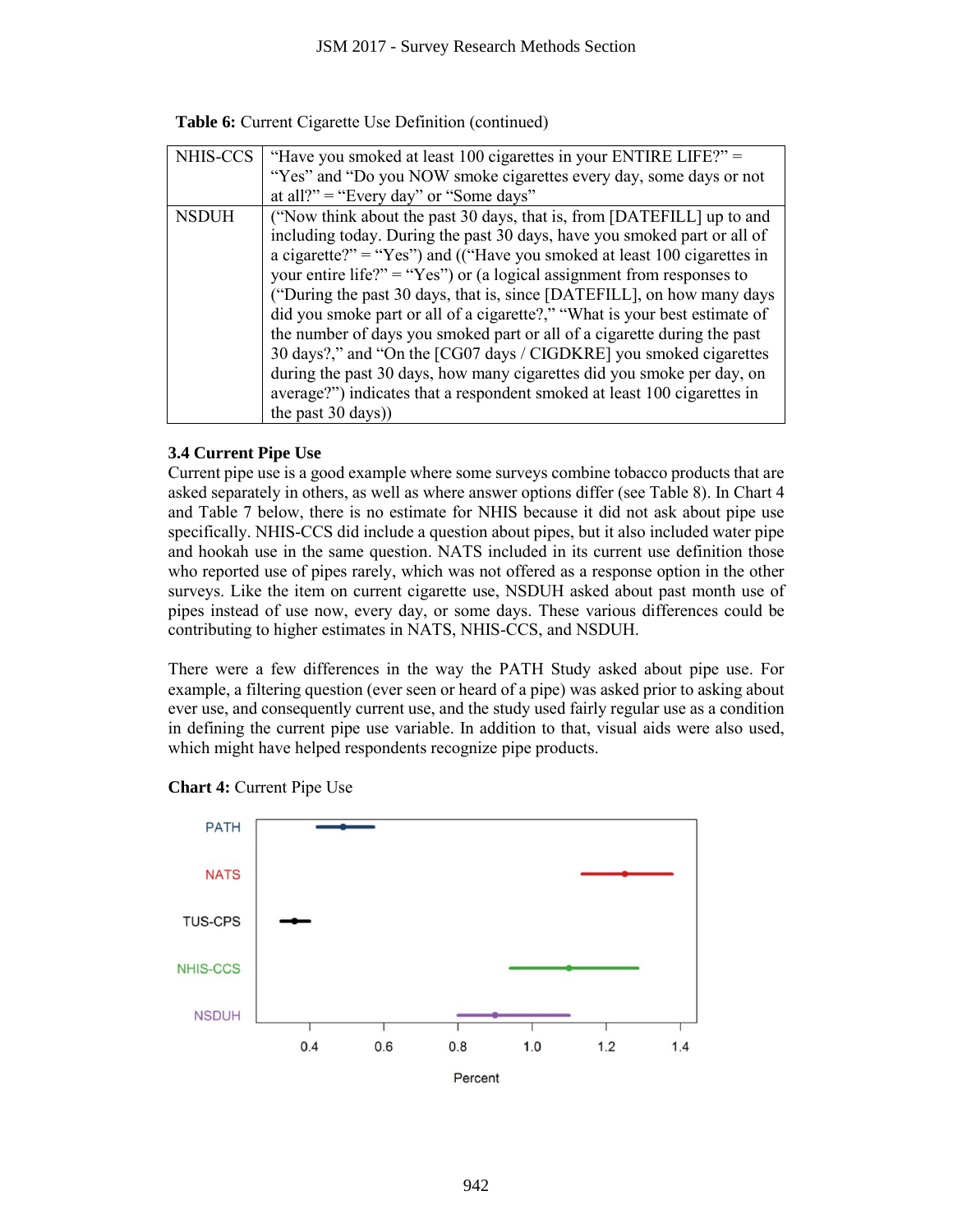# **Table 7:** Current Pipe Use

| <b>PATH</b>      | NATS               | NHIS | TUS-CPS          | NHIS-CCS               | NSDUH             |
|------------------|--------------------|------|------------------|------------------------|-------------------|
| 0.5%             | $1.2\%$            |      | $0.4\%$          | $1\%$                  | $0.9\%$           |
| $[0.4\%, 0.6\%]$ | $1.4\%$ ]<br>10/0, | NA   | $[0.3\%, 0.4\%]$ | $1.3%$ ]<br>$10.9\%$ , | $10.8\%$<br>$1\%$ |

## **Table 8:** Current Pipe Use Definition

|                  |                                                                                                                                                                                                                                                                                                                                                                                                                                                                                                                                                                                                                                                                                                                                                                       |             | JSM 2017 - Survey Research Methods Section |                  |                  |  |  |
|------------------|-----------------------------------------------------------------------------------------------------------------------------------------------------------------------------------------------------------------------------------------------------------------------------------------------------------------------------------------------------------------------------------------------------------------------------------------------------------------------------------------------------------------------------------------------------------------------------------------------------------------------------------------------------------------------------------------------------------------------------------------------------------------------|-------------|--------------------------------------------|------------------|------------------|--|--|
|                  | Table 7: Current Pipe Use                                                                                                                                                                                                                                                                                                                                                                                                                                                                                                                                                                                                                                                                                                                                             |             |                                            |                  |                  |  |  |
| <b>PATH</b>      | <b>NATS</b>                                                                                                                                                                                                                                                                                                                                                                                                                                                                                                                                                                                                                                                                                                                                                           | <b>NHIS</b> | TUS-CPS                                    | NHIS-CCS         | <b>NSDUH</b>     |  |  |
| 0.5%             | 1.2%                                                                                                                                                                                                                                                                                                                                                                                                                                                                                                                                                                                                                                                                                                                                                                  | <b>NA</b>   | 0.4%                                       | 1.1%             | 0.9%             |  |  |
| $[0.4\%, 0.6\%]$ | $[1.1\%, 1.4\%]$                                                                                                                                                                                                                                                                                                                                                                                                                                                                                                                                                                                                                                                                                                                                                      |             | $[0.3\%, 0.4\%]$                           | $[0.9\%, 1.3\%]$ | $[0.8\%, 1.1\%]$ |  |  |
|                  | <b>Table 8:</b> Current Pipe Use Definition                                                                                                                                                                                                                                                                                                                                                                                                                                                                                                                                                                                                                                                                                                                           |             |                                            |                  |                  |  |  |
| <b>PATH</b>      | "Have you ever seen or heard of a pipe before this study?" = "Yes" and<br>"Have you ever smoked a pipe filled with tobacco, even one or two<br>puffs?" = "Yes" and "Have you ever smoked a pipe filled with tobacco<br>fairly regularly?" = "Yes" and "Do you now smoke a pipe filled with<br>$tobacco$ " = "Every day" or "Some days"                                                                                                                                                                                                                                                                                                                                                                                                                                |             |                                            |                  |                  |  |  |
| <b>NATS</b>      | "Have you smoked a regular pipe filled with tobacco at least 50 times in<br>your entire life?" = "Yes"* and "Do you now smoke a regular pipe filled<br>with tobacco every day, some days, rarely, or not at all?" = "Every day"<br>or "Some days" or "Rarely"<br>*Question/criterion only applies to 30+ years old                                                                                                                                                                                                                                                                                                                                                                                                                                                    |             |                                            |                  |                  |  |  |
| <b>NHIS</b>      | <b>NA</b>                                                                                                                                                                                                                                                                                                                                                                                                                                                                                                                                                                                                                                                                                                                                                             |             |                                            |                  |                  |  |  |
| <b>TUS-CPS</b>   | "(Have/Has)(you/name) EVER used any of the following EVEN ONE<br>TIME?  A regular pipe filled with tobacco?" = "Yes" and "(Do you<br>/Does name) NOW smoke a regular pipe every day, some days or not at<br>$all?"$ = "Every day" or "Some days"                                                                                                                                                                                                                                                                                                                                                                                                                                                                                                                      |             |                                            |                  |                  |  |  |
| NHIS-CCS         | "Have you EVER smoked a pipe filled with tobacco-either a regular<br>pipe, water pipe, or hookah EVEN ONE TIME?" = "Yes" and "Do you<br>now smoke pipes filled with tobacco – either regular pipes, water pipes,<br>or hookahs, every day, some days, or not at all?" = "Every day" or<br>"Some days"<br>*Read if necessary: Do not include pipes filled with substances other<br>than tobacco.<br>"The last questions on tobacco products are about using a pipe to smoke                                                                                                                                                                                                                                                                                            |             |                                            |                  |                  |  |  |
| <b>NSDUH</b>     | tobacco. Have you ever smoked tobacco in a pipe, even once?" = "Yes"<br>and "During the past 30 days, that is, since [DATEFILL], have you<br>smoked tobacco in a pipe, even once?" = "Yes"                                                                                                                                                                                                                                                                                                                                                                                                                                                                                                                                                                            |             |                                            |                  |                  |  |  |
|                  | <b>3.5 Cigarette Smoking Cessation Attempt</b><br>Cigarette cessation estimates were not available from NSDUH. In all surveys where<br>cessation attempt estimates were available, the numerator of this estimate was defined as<br>"Current smokers who quit for 1 day or longer in the past 12 months PLUS former smokers<br>who completely quit in the past year." The denominator was "Current cigarette smokers<br>PLUS former smokers who completely quit in the past year." The questions used in NHIS<br>and NHIS-CCS were essentially the same, and the estimates are quite close. However, the<br>other surveys showed some variation in how the length of time since quitting was collected<br>and how quit attempt questions were phrased (see Table 10). |             |                                            |                  |                  |  |  |
|                  | Besides the question wording, interview mode differences might be another factor<br>contributing to inconsistent estimates for this outcome variable (see Chart 5 and Table 9).<br>Respondents may be more likely to provide more socially desirable responses in some<br>modes. This may be one of the reasons for a higher estimate in NATS, a telephone survey,                                                                                                                                                                                                                                                                                                                                                                                                    |             |                                            |                  |                  |  |  |
|                  |                                                                                                                                                                                                                                                                                                                                                                                                                                                                                                                                                                                                                                                                                                                                                                       |             | 943                                        |                  |                  |  |  |

# **3.5 Cigarette Smoking Cessation Attempt**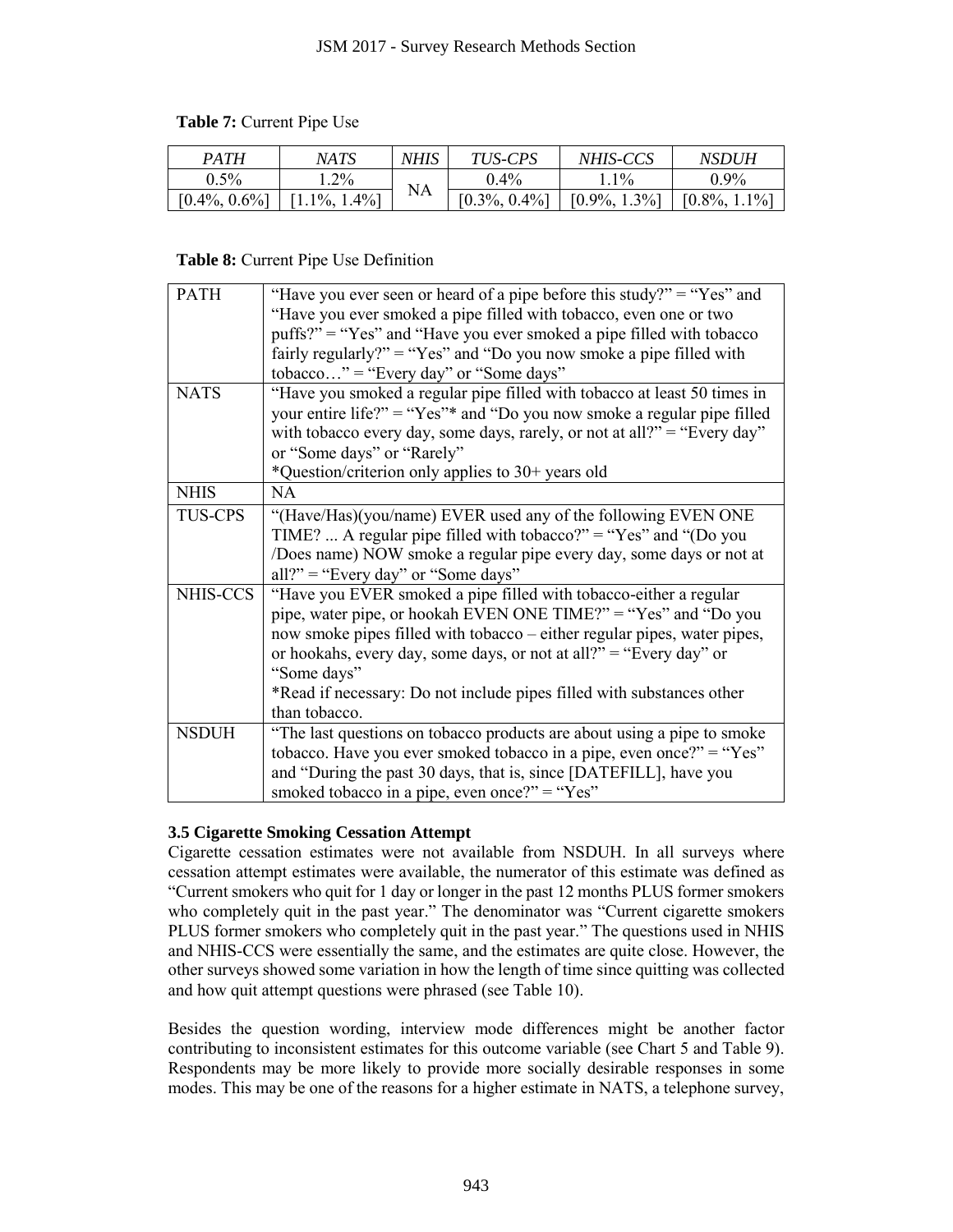



**Table 9:** Cigarette Smoking Cessation Attempt

| <b>PATH</b> | NATS.      | NHIS        | <i>TUS-CPS</i> | <i>NHIS-CCS</i> |
|-------------|------------|-------------|----------------|-----------------|
| $40.6\%$    | 62.8%      | 55.0%       | $49.4\%$       | 55.4%           |
| $[39.4\%,$  | $[61.6\%,$ | $153.2\%$ , | $[48.6\%,$     | $[53.5\%,$      |
| 41.8%       | 64.0%      | 56.8%]      | 50.2%]         | 57.3%]          |

**Table 10:** Cigarette Smoking Cessation Attempt Definition

| respondent more privacy when entering answers (Tourangeau and Yan, 2007). |                                                                                                                                                                                                                                                                                                                                                                                                                                                                                                                                                                                                                                                                                                                                                                                                                                                    |    |                      |                          |                                                | and a lower estimate in the PATH Study, which used in-person ACASI, allowing the                                                                                                                                                                                                                                                                                                                        |
|---------------------------------------------------------------------------|----------------------------------------------------------------------------------------------------------------------------------------------------------------------------------------------------------------------------------------------------------------------------------------------------------------------------------------------------------------------------------------------------------------------------------------------------------------------------------------------------------------------------------------------------------------------------------------------------------------------------------------------------------------------------------------------------------------------------------------------------------------------------------------------------------------------------------------------------|----|----------------------|--------------------------|------------------------------------------------|---------------------------------------------------------------------------------------------------------------------------------------------------------------------------------------------------------------------------------------------------------------------------------------------------------------------------------------------------------------------------------------------------------|
| <b>Chart 5: Cigarette Smoking Cessation Attempt</b>                       |                                                                                                                                                                                                                                                                                                                                                                                                                                                                                                                                                                                                                                                                                                                                                                                                                                                    |    |                      |                          |                                                |                                                                                                                                                                                                                                                                                                                                                                                                         |
| <b>PATH</b>                                                               |                                                                                                                                                                                                                                                                                                                                                                                                                                                                                                                                                                                                                                                                                                                                                                                                                                                    |    |                      |                          |                                                |                                                                                                                                                                                                                                                                                                                                                                                                         |
| <b>NATS</b>                                                               |                                                                                                                                                                                                                                                                                                                                                                                                                                                                                                                                                                                                                                                                                                                                                                                                                                                    |    |                      |                          |                                                |                                                                                                                                                                                                                                                                                                                                                                                                         |
| <b>NHIS</b>                                                               |                                                                                                                                                                                                                                                                                                                                                                                                                                                                                                                                                                                                                                                                                                                                                                                                                                                    |    |                      |                          |                                                |                                                                                                                                                                                                                                                                                                                                                                                                         |
|                                                                           |                                                                                                                                                                                                                                                                                                                                                                                                                                                                                                                                                                                                                                                                                                                                                                                                                                                    |    |                      |                          |                                                |                                                                                                                                                                                                                                                                                                                                                                                                         |
| <b>TUS-CPS</b>                                                            |                                                                                                                                                                                                                                                                                                                                                                                                                                                                                                                                                                                                                                                                                                                                                                                                                                                    |    |                      |                          |                                                |                                                                                                                                                                                                                                                                                                                                                                                                         |
| <b>NHIS-CCS</b>                                                           |                                                                                                                                                                                                                                                                                                                                                                                                                                                                                                                                                                                                                                                                                                                                                                                                                                                    |    |                      |                          |                                                |                                                                                                                                                                                                                                                                                                                                                                                                         |
|                                                                           | 40                                                                                                                                                                                                                                                                                                                                                                                                                                                                                                                                                                                                                                                                                                                                                                                                                                                 | 45 | 50                   | 55                       | 60                                             |                                                                                                                                                                                                                                                                                                                                                                                                         |
|                                                                           |                                                                                                                                                                                                                                                                                                                                                                                                                                                                                                                                                                                                                                                                                                                                                                                                                                                    |    | Percent              |                          |                                                |                                                                                                                                                                                                                                                                                                                                                                                                         |
| Table 9: Cigarette Smoking Cessation Attempt                              |                                                                                                                                                                                                                                                                                                                                                                                                                                                                                                                                                                                                                                                                                                                                                                                                                                                    |    |                      |                          |                                                |                                                                                                                                                                                                                                                                                                                                                                                                         |
| <b>PATH</b>                                                               | <b>NATS</b>                                                                                                                                                                                                                                                                                                                                                                                                                                                                                                                                                                                                                                                                                                                                                                                                                                        |    | <b>NHIS</b>          |                          | TUS-CPS                                        | NHIS-CCS                                                                                                                                                                                                                                                                                                                                                                                                |
| 40.6%                                                                     | 62.8%                                                                                                                                                                                                                                                                                                                                                                                                                                                                                                                                                                                                                                                                                                                                                                                                                                              |    | 55.0%                | 49.4%                    |                                                | 55.4%                                                                                                                                                                                                                                                                                                                                                                                                   |
| $[39.4\%,$<br>41.8%                                                       | $[61.6\%,$<br>64.0%]                                                                                                                                                                                                                                                                                                                                                                                                                                                                                                                                                                                                                                                                                                                                                                                                                               |    | $[53.2\%,$<br>56.8%] | $[48.6\%,$<br>$50.2\%$ ] |                                                | $[53.5\%,$<br>57.3%]                                                                                                                                                                                                                                                                                                                                                                                    |
| Table 10: Cigarette Smoking Cessation Attempt Definition                  |                                                                                                                                                                                                                                                                                                                                                                                                                                                                                                                                                                                                                                                                                                                                                                                                                                                    |    |                      |                          |                                                |                                                                                                                                                                                                                                                                                                                                                                                                         |
|                                                                           | Numerator                                                                                                                                                                                                                                                                                                                                                                                                                                                                                                                                                                                                                                                                                                                                                                                                                                          |    |                      |                          | Denominator                                    |                                                                                                                                                                                                                                                                                                                                                                                                         |
| <b>PATH</b>                                                               | "How many cigarettes have you smoked in<br>your entire life? A pack usually has 20<br>cigarettes in it." = "At least 100 or more<br>cigarettes (5 packs or more)" and "Do you<br>now smoke cigarettes" = "Every day" or<br>"Some days" and "In the past 12 months, have<br>you stopped [ND FILL3   tobacco products]<br>for one day or longer because you were trying<br>to quit?" = " $Yes$ ") or<br>("How many cigarettes have you smoked in<br>your entire life? A pack usually has 20<br>cigarettes in it." = "At least 100 or more<br>cigarettes (5 packs or more)" and "Do you<br>now smoke cigarettes" = "Not at all" and<br>"About how long has it been since you<br>completely quit smoking cigarettes? (If it was<br>earlier today, enter 1 day)" = (less than or<br>equal to 365 days or less than or equal to 12<br>months or 1 year)) |    |                      |                          | usually has 20<br>now smoke<br>equal to "Yes") | Numerator $+$ ("How<br>many cigarettes have<br>you smoked in your<br>entire life? A pack<br>cigarettes in it." = "At<br>least 100 or more<br>cigarettes (5 packs or<br>more)" and "Do you<br>$cigarettes$ " = "Every<br>day" or "Some days"<br>and "In the past 12<br>months, have you<br>stopped [ND FILL3  <br>tobacco products] for<br>one day or longer<br>because you were<br>trying to quit?" not |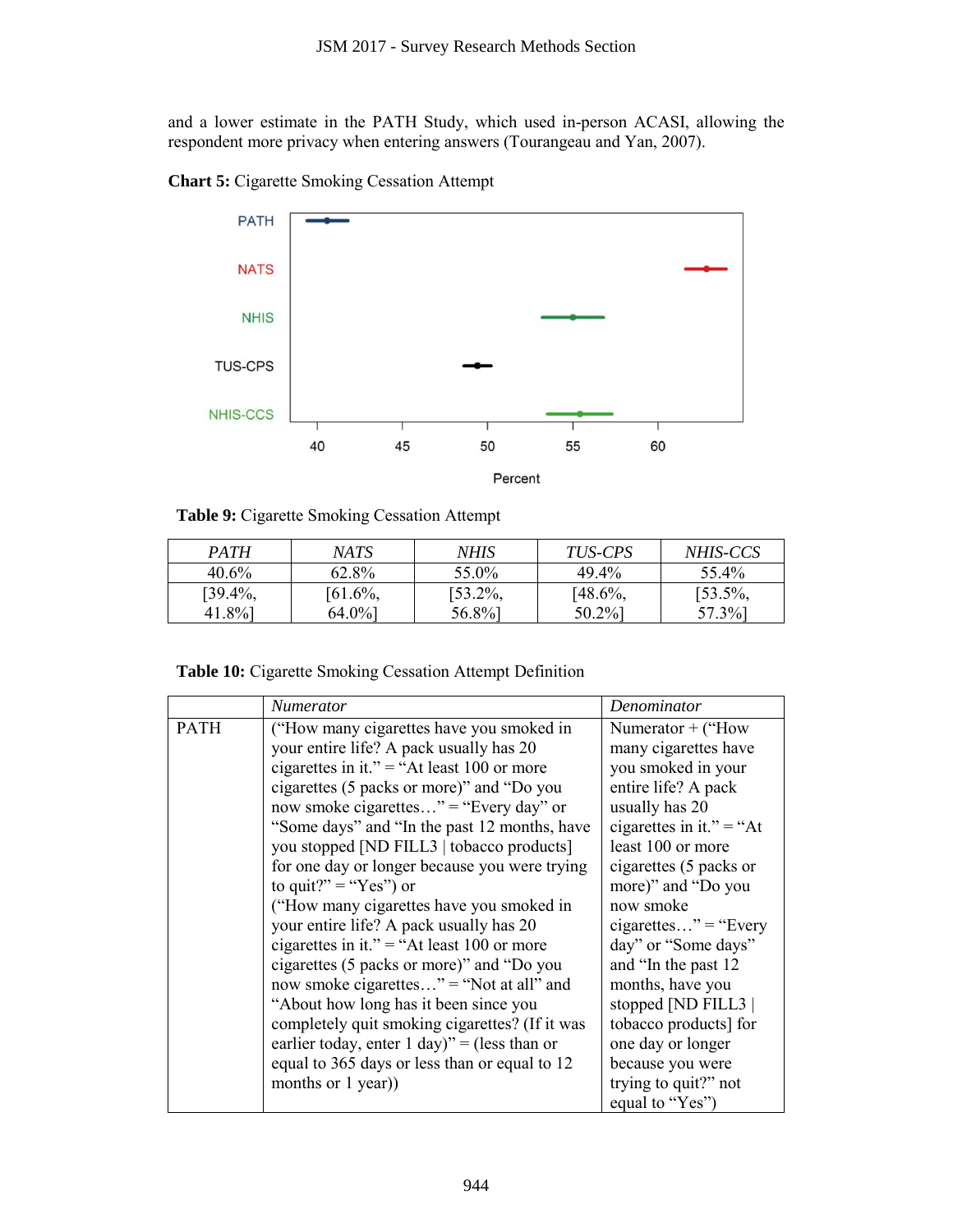|                | JSM 2017 - Survey Research Methods Section                                                                                                                                                                                                                                                                                                                                                                                                                                                                                                                                                                                                                                                                                                                                                                                           |                                                                                                                                                                                                                                                                                                                                                                                                                 |
|----------------|--------------------------------------------------------------------------------------------------------------------------------------------------------------------------------------------------------------------------------------------------------------------------------------------------------------------------------------------------------------------------------------------------------------------------------------------------------------------------------------------------------------------------------------------------------------------------------------------------------------------------------------------------------------------------------------------------------------------------------------------------------------------------------------------------------------------------------------|-----------------------------------------------------------------------------------------------------------------------------------------------------------------------------------------------------------------------------------------------------------------------------------------------------------------------------------------------------------------------------------------------------------------|
|                |                                                                                                                                                                                                                                                                                                                                                                                                                                                                                                                                                                                                                                                                                                                                                                                                                                      |                                                                                                                                                                                                                                                                                                                                                                                                                 |
|                | <b>Table 10:</b> Cigarette Smoking Cessation Attempt Definition (continued)                                                                                                                                                                                                                                                                                                                                                                                                                                                                                                                                                                                                                                                                                                                                                          |                                                                                                                                                                                                                                                                                                                                                                                                                 |
| <b>NATS</b>    | ("Have you smoked at least 100 cigarettes in<br>your entire life? HELP: 100 CIGARETTES=5<br>$PACKS." = "Yes"$ and "Do you now smoke"<br>cigarettes every day, some days, or not at all?"<br>= "Every day" or "Some days" and "During"<br>the past 12 months, have you stopped smoking<br>for 24 hours or more because you were trying<br>to quit?" = " $Yes$ ") or<br>("Have you smoked at least 100 cigarettes in<br>your entire life? HELP: 100 CIGARETTES=5<br>$PACKS." = "Yes"$ and "Do you now smoke"<br>cigarettes every day, some days, or not at all?"<br>= "Not at all" and "How long has it been since<br>you completely stopped smoking cigarettes?"<br>$=$ less than or equal to 365 days*)<br>*Question allowed for response in days,<br>weeks, months, and date. Variable used in<br>derivation was converted to days. | Numerator + ("Have<br>you smoked at least 100<br>cigarettes in your entire<br>life? HELP: 100<br>CIGARETTES=5<br>$PACKS." = "Yes"$ and<br>"Do you now smoke"<br>cigarettes every day,<br>some days, or not at<br>all?" = "Every day" or<br>"Some days" and<br>"During the past 12<br>months, have you<br>stopped smoking for 24<br>hours or more because<br>you were trying to<br>quit?" not equal to<br>"Yes") |
| <b>NHIS</b>    | ("Have you smoked at least 100 cigarettes in<br>your ENTIRE LIFE?" = "Yes" and "Do you<br>NOW smoke cigarettes every day, some days<br>or not at all?" = "Every day" or "Some days"<br>and "During the PAST 12 MONTHS, have<br>you stopped smoking for more than one day<br>BECAUSE YOU WERE TRYING TO QUIT<br>SMOKING?" = "Yes") or<br>("Have you smoked at least 100 cigarettes in<br>your ENTIRE LIFE?" = "Yes" and "Do you<br>NOW smoke cigarettes every day, some days<br>or not at all?" = "Not at all" and ("How long<br>has it been since you quit smoking<br>cigarettes?" = less than or equal to 365 days,<br>less than or equal to 52 weeks, less than or<br>equal to 12 months, or 1 year))                                                                                                                              | Numerator + ("Have<br>you smoked at least 100<br>cigarettes in your<br>ENTIRE LIFE?" $=$<br>"Yes" and "Do you<br>NOW smoke cigarettes<br>every day, some days<br>or not at all?" = "Every"<br>day" or "Some days")<br>and "During the PAST<br>12 MONTHS, have you<br>stopped smoking for<br>more than one day<br><b>BECAUSE YOU</b><br><b>WERE TRYING TO</b><br><b>QUIT SMOKING?"</b><br>not equal to "Yes"     |
| <b>TUS-CPS</b> | Current cigarette smokers who quit for 1 day<br>or longer in the past 12 months and former<br>smokers who completely quit smoking in the<br>past year.                                                                                                                                                                                                                                                                                                                                                                                                                                                                                                                                                                                                                                                                               | Current cigarette<br>smokers or former<br>smokers who<br>completely quit<br>smoking in the past<br>year.                                                                                                                                                                                                                                                                                                        |
|                | 945                                                                                                                                                                                                                                                                                                                                                                                                                                                                                                                                                                                                                                                                                                                                                                                                                                  |                                                                                                                                                                                                                                                                                                                                                                                                                 |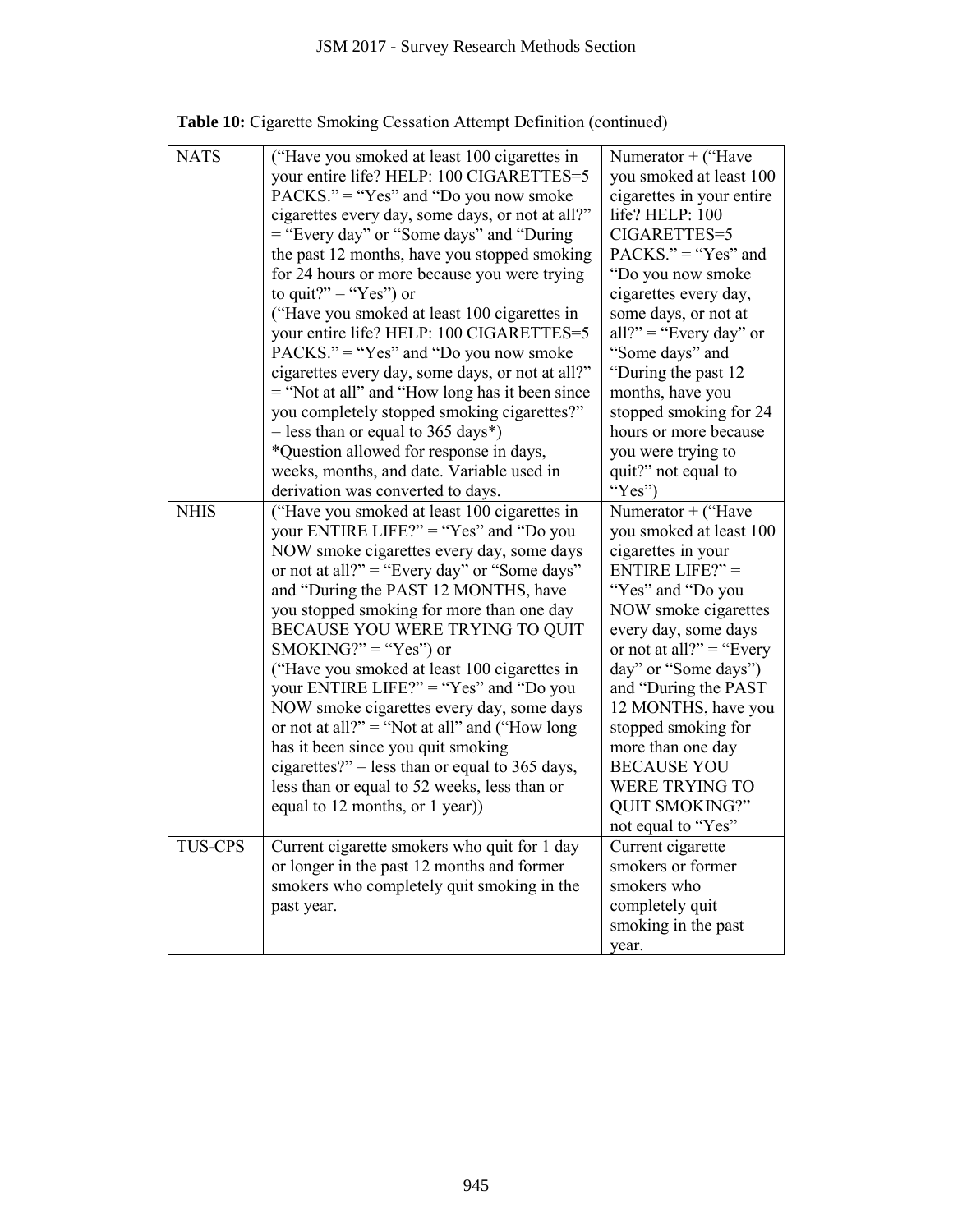|                                                                                                                                                                                                                                                                                                                                                                                                                                                                                                                                                                                                                                                                                                                                                                                                                                                                                                                                                                                                                                                                                                                                                                                                            |                     |                                                                                                               |     | JSM 2017 - Survey Research Methods Section                                                                                                                                                                                                                                                                                                                                                                                                                                                                                                                         |     |                                                                                                                                                                                                                                                                                |     |                                                                                                                            |
|------------------------------------------------------------------------------------------------------------------------------------------------------------------------------------------------------------------------------------------------------------------------------------------------------------------------------------------------------------------------------------------------------------------------------------------------------------------------------------------------------------------------------------------------------------------------------------------------------------------------------------------------------------------------------------------------------------------------------------------------------------------------------------------------------------------------------------------------------------------------------------------------------------------------------------------------------------------------------------------------------------------------------------------------------------------------------------------------------------------------------------------------------------------------------------------------------------|---------------------|---------------------------------------------------------------------------------------------------------------|-----|--------------------------------------------------------------------------------------------------------------------------------------------------------------------------------------------------------------------------------------------------------------------------------------------------------------------------------------------------------------------------------------------------------------------------------------------------------------------------------------------------------------------------------------------------------------------|-----|--------------------------------------------------------------------------------------------------------------------------------------------------------------------------------------------------------------------------------------------------------------------------------|-----|----------------------------------------------------------------------------------------------------------------------------|
| <b>Table 10:</b> Cigarette Smoking Cessation Attempt Definition (continued)                                                                                                                                                                                                                                                                                                                                                                                                                                                                                                                                                                                                                                                                                                                                                                                                                                                                                                                                                                                                                                                                                                                                |                     |                                                                                                               |     |                                                                                                                                                                                                                                                                                                                                                                                                                                                                                                                                                                    |     |                                                                                                                                                                                                                                                                                |     |                                                                                                                            |
| NHIS-CCS                                                                                                                                                                                                                                                                                                                                                                                                                                                                                                                                                                                                                                                                                                                                                                                                                                                                                                                                                                                                                                                                                                                                                                                                   | months, or 1 year)) | and "During the PAST 12 MONTHS, have<br>$SMOKING?" = "Yes"$ or<br>equal to 52 weeks, less than or equal to 12 |     | ("Have you smoked at least 100 cigarettes in<br>your ENTIRE LIFE?" = "Yes" and "Do you<br>NOW smoke cigarettes every day, some days<br>or not at all?" = "Every day" or "Some days"<br>you stopped smoking for more than one day<br>BECAUSE YOU WERE TRYING TO QUIT<br>("Have you smoked at least 100 cigarettes in<br>your ENTIRE LIFE?" = "Yes" and "Do you<br>NOW smoke cigarettes every day, some days<br>or not at all?" = "Not at all" and ("How long<br>has it been since you quit smoking cigarettes?"<br>$=$ less than or equal to 365 days, less than or |     | Numerator + ("Have<br>cigarettes in your<br>ENTIRE LIFE?" $=$<br>"Yes" and "Do you<br>not at all?" = "Every"<br>day" or "Some days")<br>stopped smoking for<br>more than one day<br><b>BECAUSE YOU</b><br><b>WERE TRYING TO</b><br><b>QUIT SMOKING?"</b><br>not equal to "Yes" |     | you smoked at least 100<br>NOW smoke cigarettes<br>every day, some days or<br>and "During the PAST"<br>12 MONTHS, have you |
| 3.6 Cigarette smoking cessation success<br>The last comparison is for cigarette cessation success. This is one example where all<br>surveys produced very similar estimates (see Chart 6 and Table 11). In general, the<br>cessation success estimate is defined as the number of "former smokers who last smoked<br>6 months to 1 year ago" divided by the number of "former smokers who last smoked less<br>than or equal to 1 year ago, or current smokers who initiated smoking 2 or more years ago"<br>(see Table 12). There was some variation in the questions, which did not seem to affect the<br>results greatly, except that two sets of NATS estimates were needed to improve<br>comparability due to a skip pattern in one of the questions used in the definition of the<br>denominator. In short, the denominator for "v1" estimates in Chart 6 and Table 11 below<br>is smaller than that produced by the definition used in the other surveys, and the<br>denominator for " $v2$ " estimates is larger. Therefore, the truly comparable denominator<br>would lie somewhere in-between. Either way, the NATS cessation success estimates are in<br>line with those from the other surveys. |                     |                                                                                                               |     |                                                                                                                                                                                                                                                                                                                                                                                                                                                                                                                                                                    |     |                                                                                                                                                                                                                                                                                |     |                                                                                                                            |
| <b>Chart 6:</b> Cigarette Smoking Cessation Success                                                                                                                                                                                                                                                                                                                                                                                                                                                                                                                                                                                                                                                                                                                                                                                                                                                                                                                                                                                                                                                                                                                                                        |                     |                                                                                                               |     |                                                                                                                                                                                                                                                                                                                                                                                                                                                                                                                                                                    |     |                                                                                                                                                                                                                                                                                |     |                                                                                                                            |
| <b>PATH</b>                                                                                                                                                                                                                                                                                                                                                                                                                                                                                                                                                                                                                                                                                                                                                                                                                                                                                                                                                                                                                                                                                                                                                                                                |                     |                                                                                                               |     |                                                                                                                                                                                                                                                                                                                                                                                                                                                                                                                                                                    |     |                                                                                                                                                                                                                                                                                |     |                                                                                                                            |
| <b>NATS v1</b>                                                                                                                                                                                                                                                                                                                                                                                                                                                                                                                                                                                                                                                                                                                                                                                                                                                                                                                                                                                                                                                                                                                                                                                             |                     |                                                                                                               |     |                                                                                                                                                                                                                                                                                                                                                                                                                                                                                                                                                                    |     |                                                                                                                                                                                                                                                                                |     |                                                                                                                            |
| NATS <sub>v2</sub>                                                                                                                                                                                                                                                                                                                                                                                                                                                                                                                                                                                                                                                                                                                                                                                                                                                                                                                                                                                                                                                                                                                                                                                         |                     |                                                                                                               |     |                                                                                                                                                                                                                                                                                                                                                                                                                                                                                                                                                                    |     |                                                                                                                                                                                                                                                                                |     |                                                                                                                            |
| <b>NHIS</b>                                                                                                                                                                                                                                                                                                                                                                                                                                                                                                                                                                                                                                                                                                                                                                                                                                                                                                                                                                                                                                                                                                                                                                                                |                     |                                                                                                               |     |                                                                                                                                                                                                                                                                                                                                                                                                                                                                                                                                                                    |     |                                                                                                                                                                                                                                                                                |     |                                                                                                                            |
| <b>TUS-CPS</b>                                                                                                                                                                                                                                                                                                                                                                                                                                                                                                                                                                                                                                                                                                                                                                                                                                                                                                                                                                                                                                                                                                                                                                                             |                     |                                                                                                               |     |                                                                                                                                                                                                                                                                                                                                                                                                                                                                                                                                                                    |     |                                                                                                                                                                                                                                                                                |     |                                                                                                                            |
| <b>NHIS-CCS</b>                                                                                                                                                                                                                                                                                                                                                                                                                                                                                                                                                                                                                                                                                                                                                                                                                                                                                                                                                                                                                                                                                                                                                                                            |                     |                                                                                                               |     |                                                                                                                                                                                                                                                                                                                                                                                                                                                                                                                                                                    |     |                                                                                                                                                                                                                                                                                |     |                                                                                                                            |
|                                                                                                                                                                                                                                                                                                                                                                                                                                                                                                                                                                                                                                                                                                                                                                                                                                                                                                                                                                                                                                                                                                                                                                                                            | 6.0                 | 6.5                                                                                                           | 7.0 | 7.5                                                                                                                                                                                                                                                                                                                                                                                                                                                                                                                                                                | 8.0 |                                                                                                                                                                                                                                                                                | 8.5 |                                                                                                                            |
|                                                                                                                                                                                                                                                                                                                                                                                                                                                                                                                                                                                                                                                                                                                                                                                                                                                                                                                                                                                                                                                                                                                                                                                                            |                     |                                                                                                               |     | Percent                                                                                                                                                                                                                                                                                                                                                                                                                                                                                                                                                            |     |                                                                                                                                                                                                                                                                                |     |                                                                                                                            |
|                                                                                                                                                                                                                                                                                                                                                                                                                                                                                                                                                                                                                                                                                                                                                                                                                                                                                                                                                                                                                                                                                                                                                                                                            |                     |                                                                                                               |     |                                                                                                                                                                                                                                                                                                                                                                                                                                                                                                                                                                    |     |                                                                                                                                                                                                                                                                                |     |                                                                                                                            |
|                                                                                                                                                                                                                                                                                                                                                                                                                                                                                                                                                                                                                                                                                                                                                                                                                                                                                                                                                                                                                                                                                                                                                                                                            |                     |                                                                                                               | 946 |                                                                                                                                                                                                                                                                                                                                                                                                                                                                                                                                                                    |     |                                                                                                                                                                                                                                                                                |     |                                                                                                                            |

## **3.6 Cigarette smoking cessation success**

## **Chart 6:** Cigarette Smoking Cessation Success

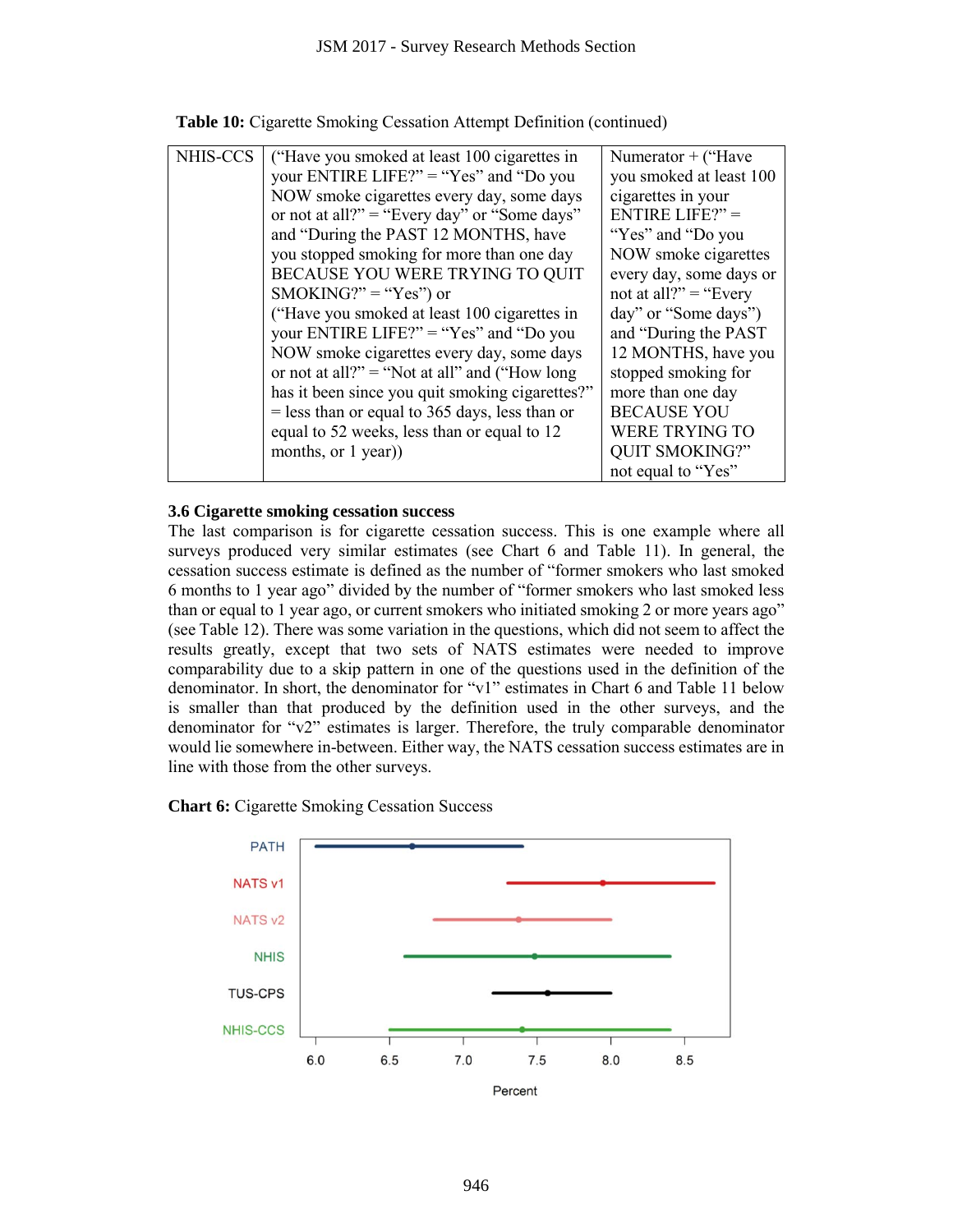| <i>PATH</i> | NATS (v1)  | NATS (v2) | NHIS      | TUS-CPS   | <i>NHIS-CCS</i> |
|-------------|------------|-----------|-----------|-----------|-----------------|
| 6.7%        | $7.9\%$    | $7.4\%$   | $7.5\%$   | $7.6\%$   | 7.4%            |
| $[6.0\%,$   | $17.3\%$ , | $[6.8\%,$ | $[6.6\%,$ | $[7.2\%,$ | $[6.5\%,$       |
| $7.4\%$ ]   | $8.7\%$ ]  | $8.0\%$ ] | $8.4\%$   | $8.0\%$ ] | $8.4\%$ ]       |

**Table 11:** Cigarette Smoking Cessation Success

| 6.7%<br>7.4%<br>7.5%<br>7.6%<br>7.9%<br>7.4%<br>$[6.8\%,$<br>$[7.2\%,$<br>$[6.0\%,$<br>$[7.3\%,$<br>$[6.6\%,$<br>$[6.5\%,$<br>$7.4\%$ ]<br>$8.0\%$ ]<br>$8.4\%$ ]<br>$8.7\%$<br>$8.4\%$ ]<br>$8.0\%$ ]<br><b>Table 12:</b> Cigarette Smoking Cessation Success Definition<br><b>Numerator</b><br>Denominator<br><b>PATH</b><br>("How many cigarettes have<br>("How many cigarettes have you<br>smoked in your entire life? A pack<br>you smoked in your entire life?<br>A pack usually has 20 cigarettes<br>usually has 20 cigarettes in it." = "At<br>in it." = "At least 100 or more<br>least 100 or more cigarettes (5 packs)<br>cigarettes (5 packs or more)"<br>or more)" and ("Do you now smoke<br>and "Do you now smoke<br>cigarettes" = "Not at all" and<br>days" and ("About how long [have<br>"About how long has it been<br>you been smoking   did you smoke]<br>since you completely quit<br>fairly regularly? Do not count any<br>smoking cigarettes? (If it was<br>time you may have stayed off<br>cigarettes." is greater than or equal to<br>earlier today, enter 1 day)" is<br>2 years, or is 1 year and 12 or more<br>between 182.5 and 365 days, or<br>months, or greater than or equal to 24<br>between 6 and 12 months, or<br>between 0.5 and 1 year<br>months) or ("Do you now smoke<br>cigarettes" = "Not at all" and<br>(inclusive))<br>"About how long has it been since<br>you completely quit smoking<br>cigarettes? (If it was earlier today,<br>enter 1 day)" is less than or equal to<br>365 days, or less than or equal to 12<br>months, or less than or equal to 1 | cigarettes" = "Every day" or "Some"<br>year) |  |  |  |
|----------------------------------------------------------------------------------------------------------------------------------------------------------------------------------------------------------------------------------------------------------------------------------------------------------------------------------------------------------------------------------------------------------------------------------------------------------------------------------------------------------------------------------------------------------------------------------------------------------------------------------------------------------------------------------------------------------------------------------------------------------------------------------------------------------------------------------------------------------------------------------------------------------------------------------------------------------------------------------------------------------------------------------------------------------------------------------------------------------------------------------------------------------------------------------------------------------------------------------------------------------------------------------------------------------------------------------------------------------------------------------------------------------------------------------------------------------------------------------------------------------------------------------------------------------------------------------------------------|----------------------------------------------|--|--|--|
|                                                                                                                                                                                                                                                                                                                                                                                                                                                                                                                                                                                                                                                                                                                                                                                                                                                                                                                                                                                                                                                                                                                                                                                                                                                                                                                                                                                                                                                                                                                                                                                                    |                                              |  |  |  |
|                                                                                                                                                                                                                                                                                                                                                                                                                                                                                                                                                                                                                                                                                                                                                                                                                                                                                                                                                                                                                                                                                                                                                                                                                                                                                                                                                                                                                                                                                                                                                                                                    |                                              |  |  |  |
|                                                                                                                                                                                                                                                                                                                                                                                                                                                                                                                                                                                                                                                                                                                                                                                                                                                                                                                                                                                                                                                                                                                                                                                                                                                                                                                                                                                                                                                                                                                                                                                                    |                                              |  |  |  |
|                                                                                                                                                                                                                                                                                                                                                                                                                                                                                                                                                                                                                                                                                                                                                                                                                                                                                                                                                                                                                                                                                                                                                                                                                                                                                                                                                                                                                                                                                                                                                                                                    |                                              |  |  |  |
|                                                                                                                                                                                                                                                                                                                                                                                                                                                                                                                                                                                                                                                                                                                                                                                                                                                                                                                                                                                                                                                                                                                                                                                                                                                                                                                                                                                                                                                                                                                                                                                                    |                                              |  |  |  |
|                                                                                                                                                                                                                                                                                                                                                                                                                                                                                                                                                                                                                                                                                                                                                                                                                                                                                                                                                                                                                                                                                                                                                                                                                                                                                                                                                                                                                                                                                                                                                                                                    |                                              |  |  |  |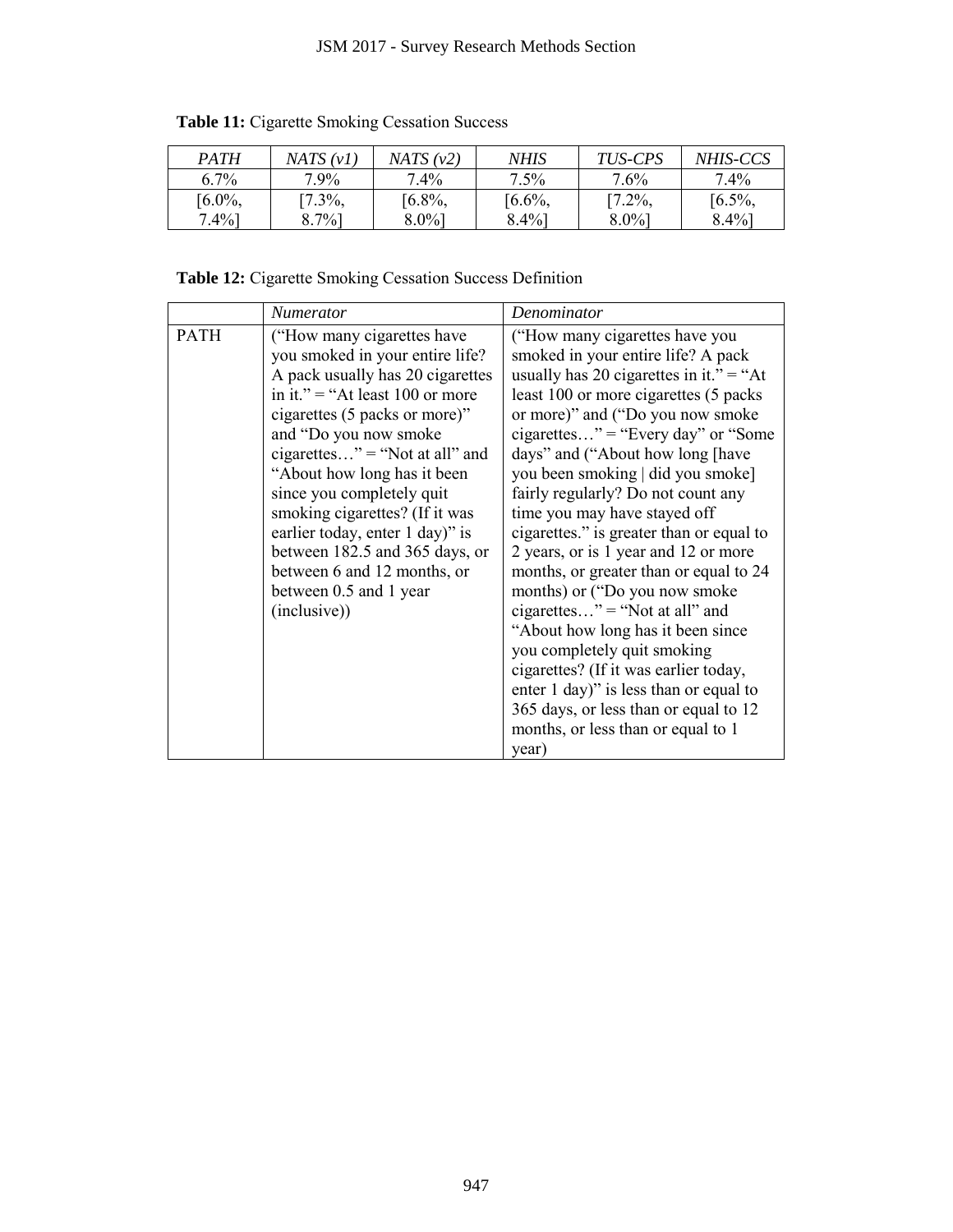|             | JSM 2017 - Survey Research Methods Section                                                                                                                                                                                                                                                                                                                                                                                                                                                                                                                                         |                                                                                                                                                                                                                                                                                                                                                                                                                                                                                                                                                                                                                                                                                                                                                                                                                                                                                                                                                |
|-------------|------------------------------------------------------------------------------------------------------------------------------------------------------------------------------------------------------------------------------------------------------------------------------------------------------------------------------------------------------------------------------------------------------------------------------------------------------------------------------------------------------------------------------------------------------------------------------------|------------------------------------------------------------------------------------------------------------------------------------------------------------------------------------------------------------------------------------------------------------------------------------------------------------------------------------------------------------------------------------------------------------------------------------------------------------------------------------------------------------------------------------------------------------------------------------------------------------------------------------------------------------------------------------------------------------------------------------------------------------------------------------------------------------------------------------------------------------------------------------------------------------------------------------------------|
|             | <b>Table 12:</b> Cigarette Smoking Cessation Success Definition (continued)                                                                                                                                                                                                                                                                                                                                                                                                                                                                                                        |                                                                                                                                                                                                                                                                                                                                                                                                                                                                                                                                                                                                                                                                                                                                                                                                                                                                                                                                                |
| <b>NATS</b> | "Have you smoked at least 100<br>cigarettes in your entire life?<br>HELP: 100 CIGARETTES=5<br>$PACKS." = "Yes"$ and "Do you<br>now smoke cigarettes every<br>day, some days, or not at all?" =<br>"Not at all" and "How long has<br>it been since you completely<br>stopped smoking cigarettes?" is<br>between 182.5 and 365 days<br>$(inclusive)*$<br>*The question allowed for<br>response in days, weeks,<br>months, and date. The variable<br>used in derivation was<br>converted to days.                                                                                     | v1: ("Have you smoked at least 100<br>cigarettes in your entire life? HELP:<br>100 CIGARETTES=5 PACKS." =<br>"Yes" and (("Do you now smoke<br>cigarettes every day, some days, or<br>not at all?" = "Every day" or "Some"<br>days" and age minus "How old were<br>you when you first started smoking<br>cigarettes every day?" is greater than<br>or equal to 2) or ("Do you now smoke<br>cigarettes every day, some days, or<br>not at all?" = "Not at all" and "How<br>long has it been since you completely<br>stopped smoking cigarettes?" = less<br>than or equal to $365 \text{ days}^*$ ))<br>*The question allowed for response in<br>days, weeks, months, and date. The<br>variable used in derivation was<br>converted to days.<br>$v2$ : $v1 +$ those who smoked 100 or<br>more cigarettes and smoke every day<br>or some days and has "How old were<br>you when you first started smoking<br>cigarettes every day?" = inapplicable |
| <b>NHIS</b> | ("Have you smoked at least 100<br>cigarettes in your ENTIRE<br>LIFE?" = " $Yes$ " and ("Do you<br>NOW smoke cigarettes every<br>day, some days or not at all?" =<br>"Not at all" and "How long has<br>it been since you quit smoking<br>cigarettes?" is between 26 to 52<br>weeks, or between 6 and 12<br>months, or between 0.5 and 1<br>year (inclusive))<br>*Only integer values were<br>possible so the condition is<br>equivalent to 1 year.<br>**There were no cases with the<br>value between 182 and 365 days<br>because only 1-94 days are<br>possible in SMKQTTP = $1$ . | ("Have you smoked at least 100<br>cigarettes in your ENTIRE LIFE?" $=$<br>"Yes" and (("Do you NOW smoke"<br>cigarettes every day, some days or not<br>at all?" = "Every day" or "Some<br>days" and age minus "How old were<br>you when you FIRST started to smoke<br>fairly regularly?" is greater than or<br>equal to 2) or ("Do you NOW smoke<br>cigarettes every day, some days or not<br>at all?" = "Not at all" and ("How long"<br>has it been since you quit smoking<br>cigarettes?" is less than or equal to<br>365 days, or less than or equal to 52<br>weeks, or less than or equal to 12<br>months, or less than or equal to 1<br>(year))                                                                                                                                                                                                                                                                                            |
|             | 948                                                                                                                                                                                                                                                                                                                                                                                                                                                                                                                                                                                |                                                                                                                                                                                                                                                                                                                                                                                                                                                                                                                                                                                                                                                                                                                                                                                                                                                                                                                                                |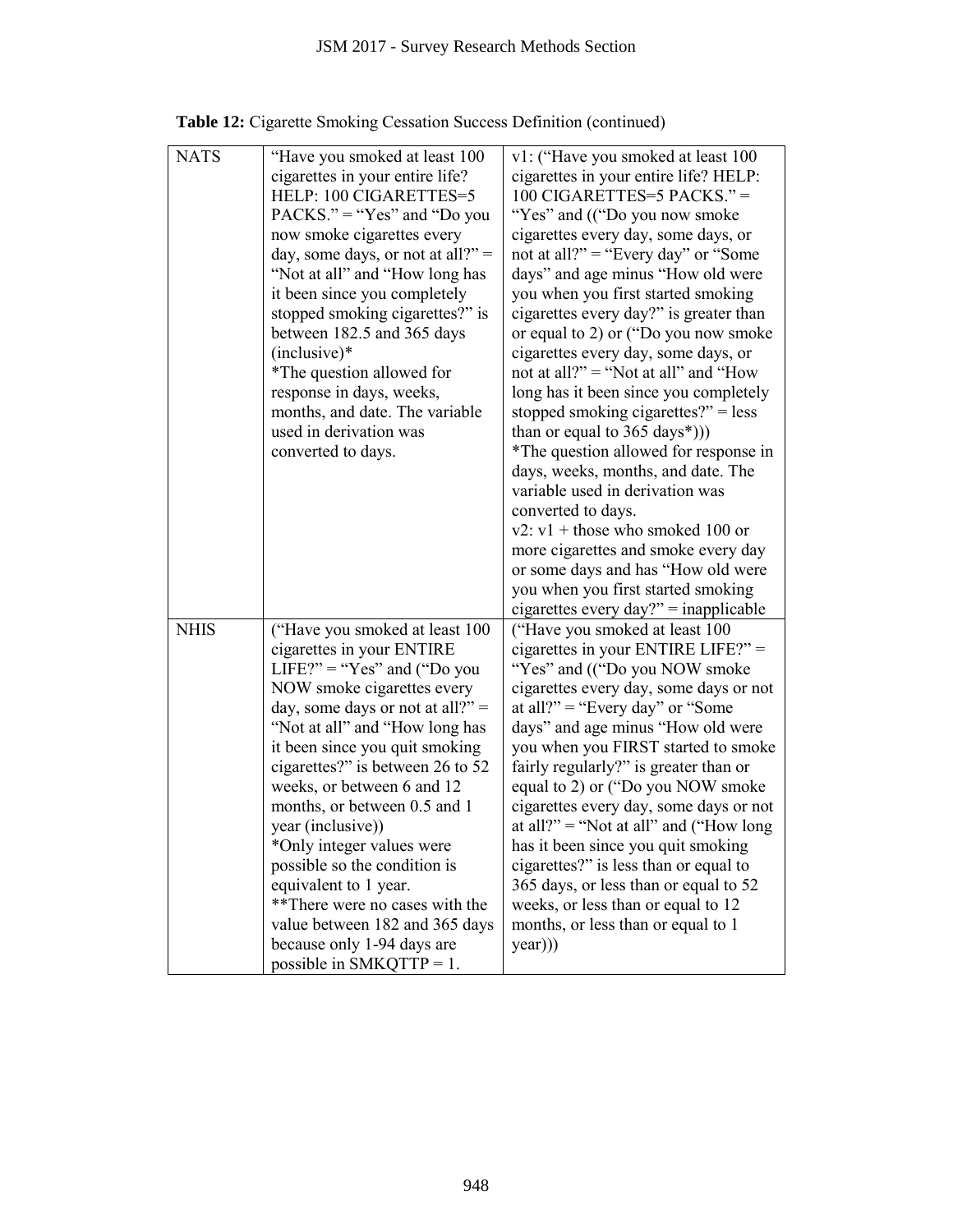|                | JSM 2017 - Survey Research Methods Section                                                                                                                                                                                                                                                                                                                                                                                                                                                                                                                                         |                                                                                                                                                                                                                                                                                                                                                                                                                                                                                                                                                                                                                                                                                                                                                    |
|----------------|------------------------------------------------------------------------------------------------------------------------------------------------------------------------------------------------------------------------------------------------------------------------------------------------------------------------------------------------------------------------------------------------------------------------------------------------------------------------------------------------------------------------------------------------------------------------------------|----------------------------------------------------------------------------------------------------------------------------------------------------------------------------------------------------------------------------------------------------------------------------------------------------------------------------------------------------------------------------------------------------------------------------------------------------------------------------------------------------------------------------------------------------------------------------------------------------------------------------------------------------------------------------------------------------------------------------------------------------|
|                | <b>Table 12:</b> Cigarette Smoking Cessation Success Definition (continued)                                                                                                                                                                                                                                                                                                                                                                                                                                                                                                        |                                                                                                                                                                                                                                                                                                                                                                                                                                                                                                                                                                                                                                                                                                                                                    |
| <b>TUS-CPS</b> | Number of persons aged 18<br>years and over who ever<br>smoked 100 cigarettes, who do<br>not smoke now, and last smoked<br>6 months to 1 year ago.                                                                                                                                                                                                                                                                                                                                                                                                                                 | Number of persons aged 18 years and<br>over who have ever smoked 100<br>cigarettes, who do not smoke now,<br>and last smoked less than or equal to 1<br>year ago (quit less than or equal to 1)<br>year/52 weeks/12 months/365 days<br>ago) + current smokers who initiated<br>smoking at least 2 years ago.                                                                                                                                                                                                                                                                                                                                                                                                                                       |
| NHIS-CCS       | ("Have you smoked at least 100<br>cigarettes in your ENTIRE<br>LIFE?" = " $Yes$ " and ("Do you<br>NOW smoke cigarettes every<br>day, some days or not at all?" =<br>"Not at all" and "How long has<br>it been since you quit smoking<br>cigarettes?" is between 26 to 52<br>weeks, or between 6 and 12<br>months, or between 0.5 and 1<br>year (inclusive))<br>*Only integer values were<br>possible so the condition is<br>equivalent to 1 year.<br>**There were no cases with the<br>value between 182 and 365 days<br>because only 1-94 days are<br>possible in SMKQTTP = $1$ . | ("Have you smoked at least 100<br>cigarettes in your ENTIRE LIFE?" =<br>"Yes" and (("Do you NOW smoke<br>cigarettes every day, some days or not<br>at all?" = "Every day" or "Some<br>days" and age minus "How old were<br>you when you FIRST started to smoke<br>fairly regularly?" is greater than or<br>equal to 2) or ("Do you NOW smoke"<br>cigarettes every day, some days or not<br>at all?" = "Not at all" and ("How long<br>has it been since you quit smoking<br>cigarettes?" is less than or equal to<br>365 days, or less than or equal to 52<br>weeks, or less than or equal to 12<br>months, or less than or equal to 1<br>year))                                                                                                    |
|                | <b>4. Future Research</b>                                                                                                                                                                                                                                                                                                                                                                                                                                                                                                                                                          |                                                                                                                                                                                                                                                                                                                                                                                                                                                                                                                                                                                                                                                                                                                                                    |
|                | therefore, the resulting estimates.                                                                                                                                                                                                                                                                                                                                                                                                                                                                                                                                                | Through comparing estimates of various tobacco product use, we found several potential<br>sources for differences in these estimates and surveys. However, more research is needed<br>to understand the impact of individual differences on each of the tobacco-related outcomes.<br>For example, it might be informative to examine response patterns across subgroups in<br>more details. It would also be interesting to apply a standardized weighting approach in all<br>surveys to assess the impact of nonresponse adjustment and raking/post-stratification on<br>various estimates. An experimental design such as a split questionnaire could help<br>understand how individual factors in questionnaire design influence responses and, |
| surveys.       |                                                                                                                                                                                                                                                                                                                                                                                                                                                                                                                                                                                    | Another consideration is to develop an error profile to attempt to quantify the impact of all<br>sources of error. Confidence intervals show us the sampling error but do not account for<br>non-sampling error, which likely contributes to differences in estimates across these large                                                                                                                                                                                                                                                                                                                                                                                                                                                           |
|                | examined in this paper to add to the collection of estimates under comparison.                                                                                                                                                                                                                                                                                                                                                                                                                                                                                                     | We also plan to look further at NHANES and at newer releases of data from the surveys                                                                                                                                                                                                                                                                                                                                                                                                                                                                                                                                                                                                                                                              |
|                |                                                                                                                                                                                                                                                                                                                                                                                                                                                                                                                                                                                    |                                                                                                                                                                                                                                                                                                                                                                                                                                                                                                                                                                                                                                                                                                                                                    |
|                |                                                                                                                                                                                                                                                                                                                                                                                                                                                                                                                                                                                    |                                                                                                                                                                                                                                                                                                                                                                                                                                                                                                                                                                                                                                                                                                                                                    |
|                | 949                                                                                                                                                                                                                                                                                                                                                                                                                                                                                                                                                                                |                                                                                                                                                                                                                                                                                                                                                                                                                                                                                                                                                                                                                                                                                                                                                    |

|  |  | Table 12: Cigarette Smoking Cessation Success Definition (continued) |  |
|--|--|----------------------------------------------------------------------|--|
|  |  |                                                                      |  |
|  |  |                                                                      |  |

## **4. Future Research**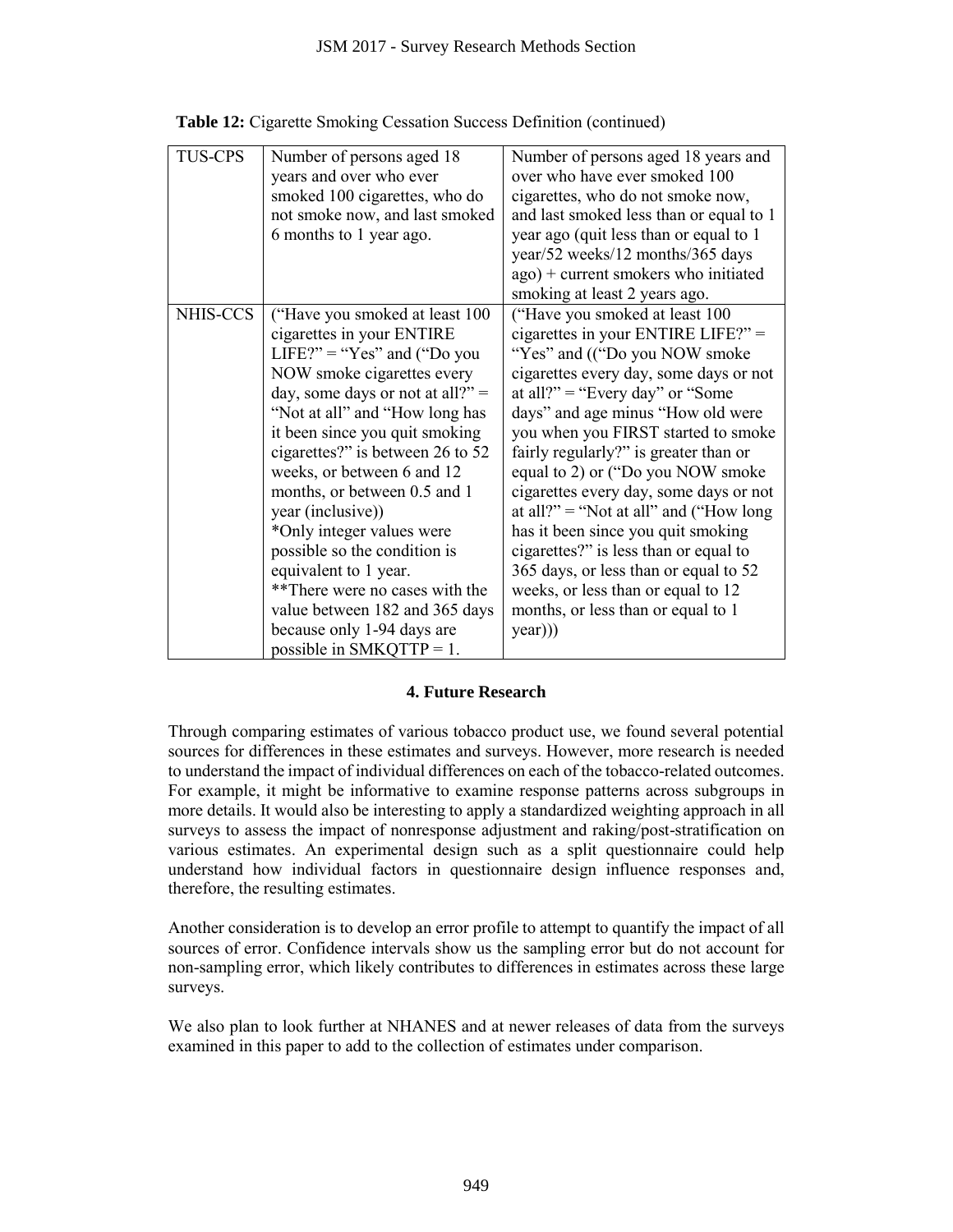#### **5. Summary and discussion**

Due to a variety of factors, it is often the case that different surveys produce estimates that disagree even though the estimates are of "comparable" variables. There are sampling and non-sampling errors in estimates created from survey data, but with large surveys, such as those discussed in this paper, non-sampling error often dominates and may be the main reason for differences. It is difficult to determine the exact cause of difference for each variable, however, because some outcomes may be affected by certain survey characteristics that do not affect other outcomes. For example, in the five tobacco-related outcome comparisons in this paper, the possible reasons for differences varied from temporal trend to mode or question wording differences, to name a few of the major and clear differences. In addition, the effect and the degree of the effect these factors and others less obvious may have depends on the outcome variable. JSM 2017 - Survey Research Methods Section<br>
5. Summary and discussion<br>
100005. The stimals created for surveys the estimates created from surveys and the case that different surveys the estimates created from survey data,

Based on what we saw from these surveys, there is clearly between-survey variability that needs to be accounted for in general inference. Having multiple and repeated measures of a similar outcome will enable future research to gain better understanding of how survey characteristics affect specific outcomes of interest.

#### **Acknowledgements**

The authors and reviewers of this paper consisted of Yumiko Siegfried, David Morganstein, Andrea Piesse, and Sharon Lohr. We would like to extend our gratitude and appreciation to the National Cancer Institute staff involved in the TUS-CPS project.

#### **References**

Center for Behavioral Health Statistics and Quality. (2016). *2015 National Survey on Drug Use and Health: Methodological summary and definitions*. Rockville, MD: Substance Abuse and Mental Health Services Administration. [https://www.samhsa.gov/data/sites/default/files/NSDUH-MethodSummDefsHTML-](https://www.samhsa.gov/data/sites/default/files/NSDUH-MethodSummDefsHTML-2015/NSDUH-MethodSummDefsHTML-2015/NSDUH-MethodSummDefs-2015.htm#intro)[2015/NSDUH-MethodSummDefsHTML-2015/NSDUH-MethodSummDefs-](https://www.samhsa.gov/data/sites/default/files/NSDUH-MethodSummDefsHTML-2015/NSDUH-MethodSummDefsHTML-2015/NSDUH-MethodSummDefs-2015.htm#intro)

[2015.htm#intro.](https://www.samhsa.gov/data/sites/default/files/NSDUH-MethodSummDefsHTML-2015/NSDUH-MethodSummDefsHTML-2015/NSDUH-MethodSummDefs-2015.htm#intro) Accessed July 18, 2017.

Center for Behavioral Health Statistics and Quality. (2016). *2015 National Survey on Drug Use and Health Public Use File Codebook.* Substance Abuse and Mental Health Services Administration, Rockville, MD. [https://www.datafiles.samhsa.gov/study-dataset/national-survey-drug-use-and-health-](https://www.datafiles.samhsa.gov/study-dataset/national-survey-drug-use-and-health-2015-nsduh-2015-ds0001-nid16894)

[2015-nsduh-2015-ds0001-nid16894.](https://www.datafiles.samhsa.gov/study-dataset/national-survey-drug-use-and-health-2015-nsduh-2015-ds0001-nid16894) Accessed July 18, 2017. Public-use data file also retrieved from the same source.

Center for Behavioral Health Statistics and Quality. (2017*). 2015 National Survey on Drug Use and Health: Methodological Resource Book (Section 11, Person-Level Sampling Weight Calibration)*. Substance Abuse and Mental Health Services Administration, Rockville MD.

[https://www.samhsa.gov/data/sites/default/files/NSDUHmrbSamplingWgt2015.pdf.](https://www.samhsa.gov/data/sites/default/files/NSDUHmrbSamplingWgt2015.pdf) Accessed July 18, 2017.

Centers for Disease Control and Prevention (CDC), National Center for Health Statistics (NCHS). National Adult Tobacco Survey (NATS), 2013-2014. Public-use data file and documentation.

[https://www.cdc.gov/tobacco/data\\_statistics/surveys/nats/.](https://www.cdc.gov/tobacco/data_statistics/surveys/nats/) Downloaded on September 22, 2016.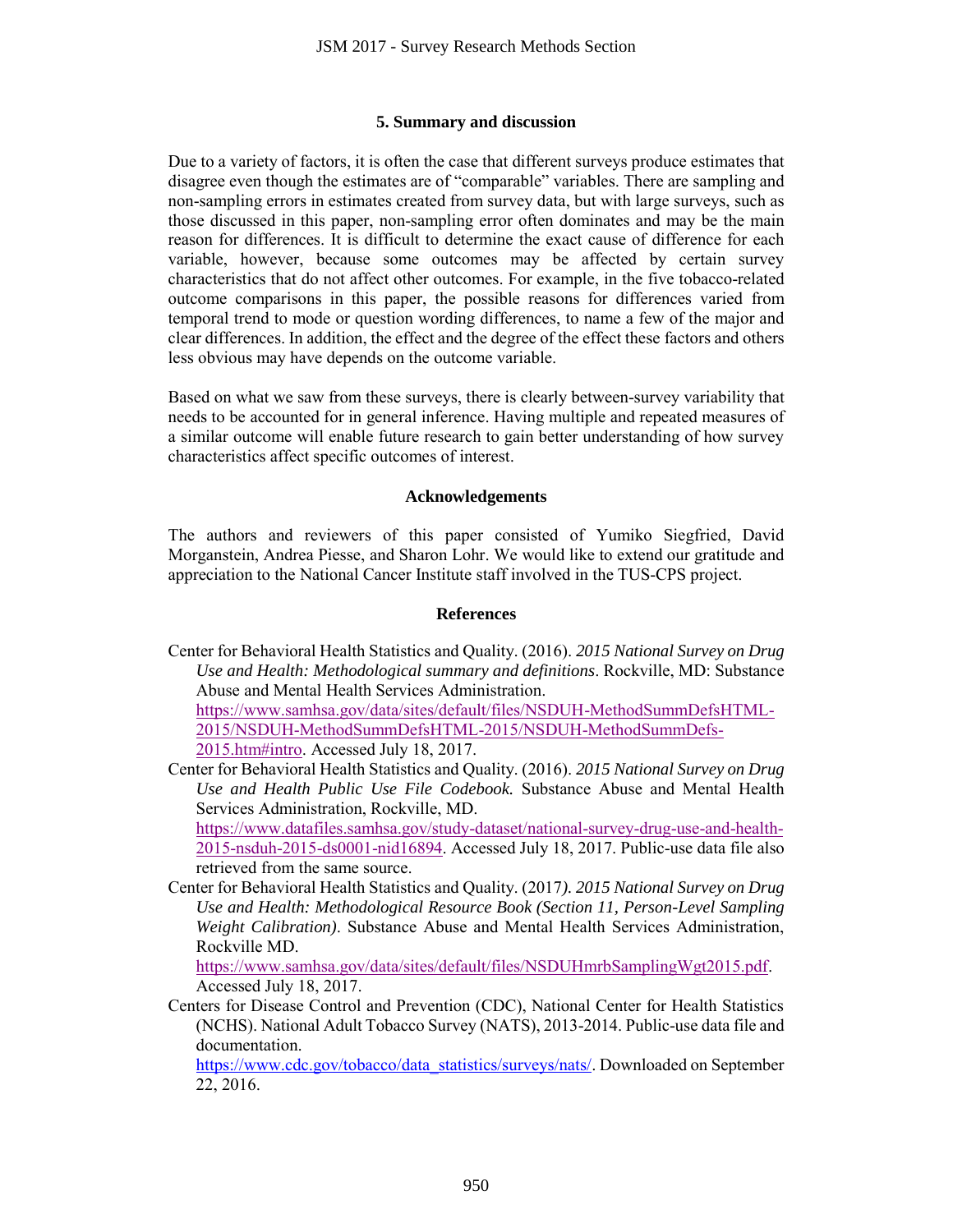Centers for Disease Control and Prevention (CDC). National Center for Health Statistics (NCHS). National Health and Nutrition Examination Survey Data and Questionnaire*.* Hyattsville, MD: U.S. Department of Health and Human Services, Centers for Disease Control and Prevention, 2013-2014.

[http://wwwn.cdc.gov/Nchs/Nhanes/Search/DataPage.aspx?Component=Questionnair](http://wwwn.cdc.gov/Nchs/Nhanes/Search/DataPage.aspx?Component=Questionnaire&CycleBeginYear=2013) [e&CycleBeginYear=2013.](http://wwwn.cdc.gov/Nchs/Nhanes/Search/DataPage.aspx?Component=Questionnaire&CycleBeginYear=2013) Accessed March 15, 2016.

Centers for Disease Control and Prevention (CDC), National Center for Health Statistics (NCHS). National Health Interview Survey, 2014. Public-use data file and documentation.

[https://www.cdc.gov/nchs/nhis/nhis\\_2014\\_data\\_release.htm.](https://www.cdc.gov/nchs/nhis/nhis_2014_data_release.htm) Downloaded on September 22, 2016.

Centers for Disease Control and Prevention (CDC), National Center for Health Statistics (NCHS). National Health Interview Survey Cancer Control Supplement, 2015. Publicuse data file and documentation.

[https://www.cdc.gov/nchs/nhis/nhis\\_2015\\_data\\_release.htm.](https://www.cdc.gov/nchs/nhis/nhis_2015_data_release.htm) Downloaded on September 22, 2016.

- Centers for Disease Control and Prevention (CDC), National Center for Health Statistics (NCHS). User guide to National Health Interview Survey, 2014 public use file. [ftp://ftp.cdc.gov/pub/Health\\_Statistics/NCHS/Dataset\\_Documentation/NHIS/2014/sr](ftp://ftp.cdc.gov/pub/Health_Statistics/NCHS/Dataset_Documentation/NHIS/2014/srvydesc.pdf) [vydesc.pdf.](ftp://ftp.cdc.gov/pub/Health_Statistics/NCHS/Dataset_Documentation/NHIS/2014/srvydesc.pdf) Accessed September 22, 2016.
- Centers for Disease Control and Prevention (CDC), National Center for Health Statistics (NCHS). User guide to National Health Interview Survey, 2015 public use file. [ftp://ftp.cdc.gov/pub/Health\\_Statistics/NCHS/Dataset\\_Documentation/NHIS/2015/sr](ftp://ftp.cdc.gov/pub/Health_Statistics/NCHS/Dataset_Documentation/NHIS/2015/srvydesc.pdf) [vydesc.pdf.](ftp://ftp.cdc.gov/pub/Health_Statistics/NCHS/Dataset_Documentation/NHIS/2015/srvydesc.pdf) Accessed September 22, 2016.
- Centers for Disease Control and Prevention (CDC). (2016, March). *Trends in Current Cigarette Smoking Among High School Students and Adults, United States, 1965-2014.* [https://www.cdc.gov/tobacco/data\\_statistics/tables/trends/cig\\_smoking/index.htm.](https://www.cdc.gov/tobacco/data_statistics/tables/trends/cig_smoking/index.htm) Accessed September 4, 2017.
- National Cancer Institute, Division of Cancer Control and Population Sciences. (2017). "What Is the TUS-CPS?"

[https://cancercontrol.cancer.gov/brp/tcrb/tus-cps/.](https://cancercontrol.cancer.gov/brp/tcrb/tus-cps/) Accessed June 29, 2017.

Parsons, V. L., Moriarity, C., Jonas, K., et al. (2014). Design and estimation for the National Health Interview Survey, 2006–2015. National Center for Health Statistics. *Vital Health Stat, 2*(165).

[https://www.cdc.gov/nchs/data/series/sr\\_02/sr02\\_165.pdf.](https://www.cdc.gov/nchs/data/series/sr_02/sr02_165.pdf) Accessed March 13, 2017.

Piscopo, K., Lipari, R.N., Cooney, J., and Glasheen, C. (2016, September). *Suicidal thoughts and behavior among adults: Results from the 2015 National Survey on Drug Use and Health*. NSDUH Data Review*.* Retrieved from [http://www.samhsa.gov/data/.](http://www.samhsa.gov/data/) Accessed July 27, 2017.

Tourangeau, R., and Yan, T. (2007). Sensitive questions in surveys. *Psychological Bulletin, 133*(5), 859-883. [http://www.learnlab.org/research/wiki/images/a/a8/Tourangeau\\_SensitiveQuestions.p](http://www.learnlab.org/research/wiki/images/a/a8/Tourangeau_SensitiveQuestions.pdf) [df.](http://www.learnlab.org/research/wiki/images/a/a8/Tourangeau_SensitiveQuestions.pdf) Accessed September 7, 2017.

United States Department of Health and Human Services. National Institutes of Health. National Institute on Drug Abuse, and United States Department of Health and Human Services. Food and Drug Administration. Center for Tobacco Products. *Population Assessment of Tobacco and Health (PATH) Study [United States], Wave 1, Public-Use Files and User\_guuide.pdf*. ICPSR36498-v6. Ann Arbor, MI: Inter-university Consortium for Political and Social Research [distributor], 2017-06-14. JSM 2017 - Survey Research Methods Section<br>
ontrol and Prevention (CDC). National Center<br>
Hetalth and Nutrition Examination Survey Da<br>
U.S. Department of Health and Human Service<br>
ON SURMENS ManceSSearch DataPage. aspx?Com

[http://www.icpsr.umich.edu/icpsrweb/NAHDAP/studies/36498.](http://www.icpsr.umich.edu/icpsrweb/NAHDAP/studies/36498) Retrieved on September 26, 2016. Persistent URL: [https://doi.org/10.3886/ICPSR36498.v6.](https://doi.org/10.3886/ICPSR36498.v6)